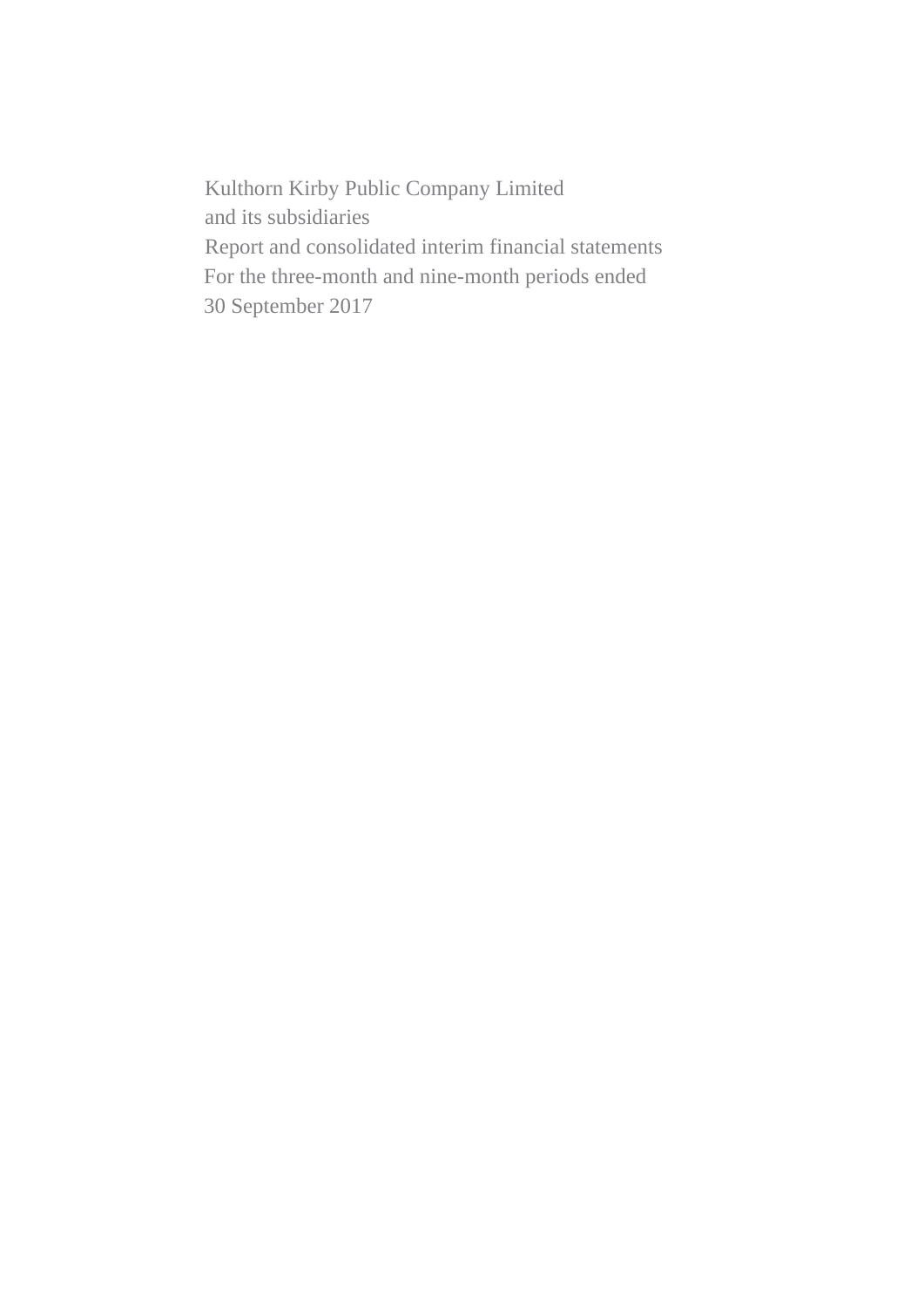# **Independent Auditor's Report on Review of Interim Financial Information**

To the Shareholders of Kulthorn Kirby Public Company Limited

I have reviewed the accompanying consolidated statement of financial position of Kulthorn Kirby Public Company Limited and its subsidiaries as at 30 September 2017, the related consolidated statements of comprehensive income for the three-month and nine-month periods ended 30 September 2017, the consolidated statements of changes in shareholders' equity and cash flows for the nine-month period then ended, as well as the condensed notes to the consolidated financial statements. I have also reviewed the separate financial information of Kulthorn Kirby Public Company Limited for the same period. Management is responsible for the preparation and presentation of this interim financial information in accordance with Thai Accounting Standard 34 *Interim Financial Reporting*. My responsibility is to express a conclusion on this interim financial information based on my review.

# **Scope of review**

I conducted my review in accordance with Thai Standard on Review Engagements 2410, *Review of Interim Financial Information Performed by the Independent Auditor of the Entity*. A review of interim financial information consists of making inquiries, primarily of persons responsible for financial and accounting matters, and applying analytical and other review procedures. A review is substantially less in scope than an audit conducted in accordance with Thai Standards on Auditing and consequently does not enable me to obtain assurance that I would become aware of all significant matters that might be identified in an audit. Accordingly, I do not express an audit opinion.

# **Conclusion**

Based on my review, nothing has come to my attention that causes me to believe that the accompanying interim financial information is not prepared, in all material respects, in accordance with Thai Accounting Standard 34 *Interim Financial Reporting*.

Satida Ratananurak Certified Public Accountant (Thailand) No. 4753

EY Office Limited Bangkok: 8 November 2017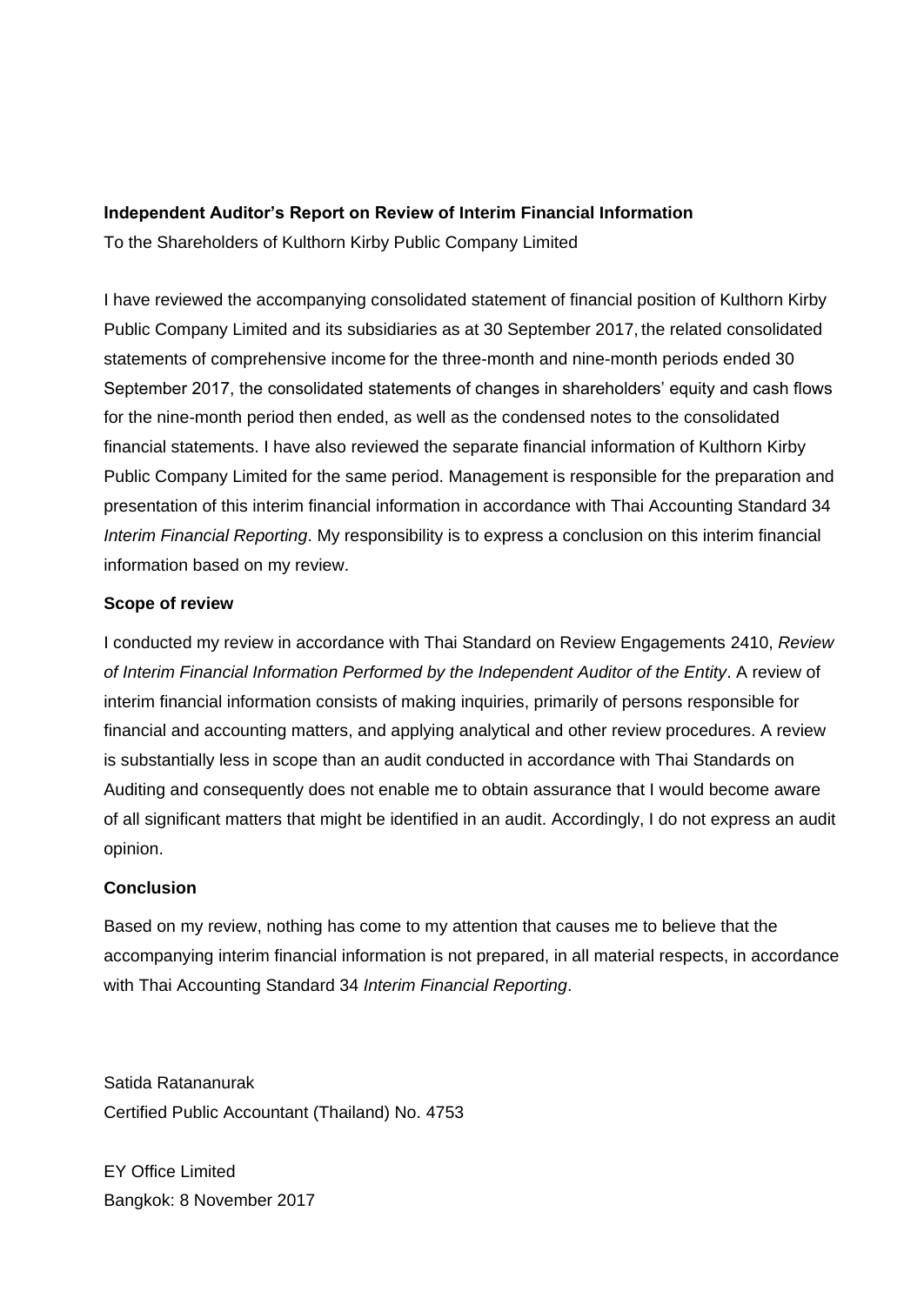**Statements of financial position**

**As at 30 September 2017**

|                                     |                | (Unit: Thousand Baht) |                                          |                                                                       |           |  |  |
|-------------------------------------|----------------|-----------------------|------------------------------------------|-----------------------------------------------------------------------|-----------|--|--|
|                                     |                |                       | <b>Consolidated financial statements</b> | <b>Separate financial statements</b>                                  |           |  |  |
|                                     |                | As at                 | As at                                    | As at                                                                 | As at     |  |  |
|                                     | Note           |                       |                                          | 30 September 2017 31 December 2016 30 September 2017 31 December 2016 |           |  |  |
|                                     |                | (Unaudited            | (Audited)                                | (Unaudited                                                            | (Audited) |  |  |
|                                     |                | but reviewed)         |                                          | but reviewed)                                                         |           |  |  |
| <b>Assets</b>                       |                |                       |                                          |                                                                       |           |  |  |
| <b>Current assets</b>               |                |                       |                                          |                                                                       |           |  |  |
| Cash and cash equivalents           |                | 271,067               | 316,891                                  | 199,085                                                               | 251,943   |  |  |
| Trade and other receivables         | 2, 3           | 1,682,856             | 1,823,548                                | 881,440                                                               | 1,057,857 |  |  |
| Short-term loans to related parties | $\overline{c}$ |                       |                                          | 141,422                                                               | 156,137   |  |  |
| Inventories                         | 4              | 2,386,733             | 2,327,113                                | 1,316,940                                                             | 1,402,491 |  |  |
| VAT receivable                      |                | 52,490                | 53,048                                   | 30,900                                                                | 34,282    |  |  |
| Other current assets                |                | 189,148               | 46,286                                   | 47,602                                                                | 14,790    |  |  |
| <b>Total current assets</b>         |                | 4,582,294             | 4,566,886                                | 2,617,389                                                             | 2,917,500 |  |  |
| <b>Non-current assets</b>           |                |                       |                                          |                                                                       |           |  |  |
| Investments in subsidiaries         | 5              |                       |                                          | 2,846,872                                                             | 2,834,372 |  |  |
| Property, plant and equipment       | 6              | 2,856,048             | 3,019,407                                | 1,271,818                                                             | 1,322,221 |  |  |
| Goodwill on business combination    | 7              |                       |                                          |                                                                       |           |  |  |
| Other intangible assets             | 8              | 70,487                | 75,271                                   | 26,113                                                                | 27,368    |  |  |
| Deferred tax assets                 |                | 95,208                | 83,231                                   | 40,199                                                                | 33,376    |  |  |
| Other non-current assets            |                | 2,314                 | 2,112                                    | 1,196                                                                 | 992       |  |  |
| <b>Total non-current assets</b>     |                | 3,024,057             | 3,180,021                                | 4,186,198                                                             | 4,218,329 |  |  |
| <b>Total assets</b>                 |                | 7,606,351             | 7,746,907                                | 6,803,587                                                             | 7,135,829 |  |  |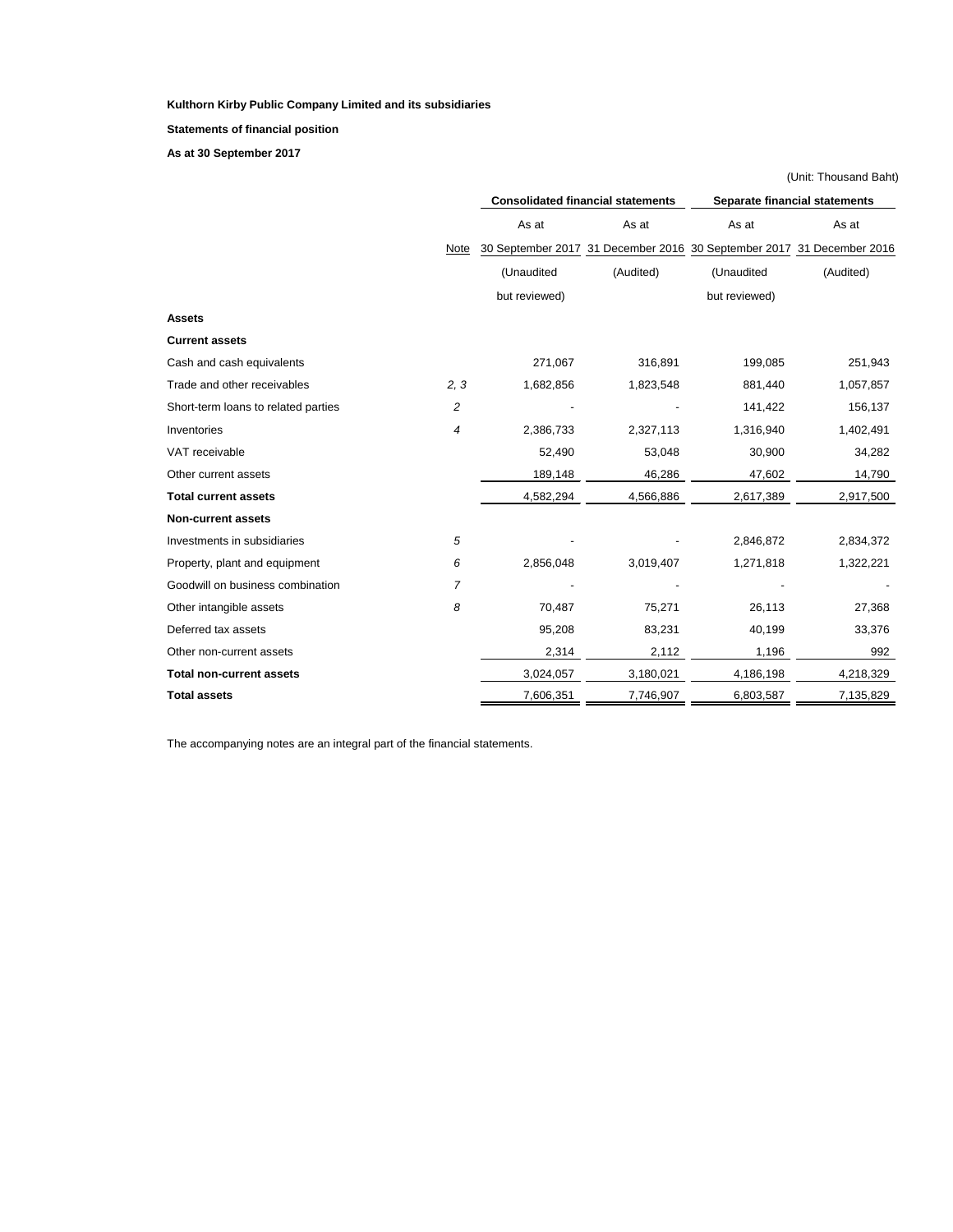**Statements of financial position (continued)**

**As at 30 September 2017**

|                                               |                |               |                                          |                                                                       | (Unit: Thousand Baht)                |  |  |  |
|-----------------------------------------------|----------------|---------------|------------------------------------------|-----------------------------------------------------------------------|--------------------------------------|--|--|--|
|                                               |                |               | <b>Consolidated financial statements</b> |                                                                       | <b>Separate financial statements</b> |  |  |  |
|                                               |                | As at         | As at                                    | As at                                                                 | As at                                |  |  |  |
|                                               | Note           |               |                                          | 30 September 2017 31 December 2016 30 September 2017 31 December 2016 |                                      |  |  |  |
|                                               |                | (Unaudited    | (Audited)                                | (Unaudited                                                            | (Audited)                            |  |  |  |
|                                               |                | but reviewed) |                                          | but reviewed)                                                         |                                      |  |  |  |
| Liabilities and shareholders' equity          |                |               |                                          |                                                                       |                                      |  |  |  |
| <b>Current liabilities</b>                    |                |               |                                          |                                                                       |                                      |  |  |  |
| Bank overdrafts and short-term loans from     |                |               |                                          |                                                                       |                                      |  |  |  |
| financial institutions                        | 9              | 2,832,901     | 2,801,694                                | 1,294,564                                                             | 1,269,636                            |  |  |  |
| Trade and other payables                      | 2, 10          | 1,161,722     | 1,003,574                                | 1,037,249                                                             | 988,147                              |  |  |  |
| Short-term loans from related parties         | $\overline{c}$ |               |                                          | 761,577                                                               | 887,026                              |  |  |  |
| Current portion of long-term loans            | 11             | 200,000       | 200,000                                  | 200,000                                                               | 200,000                              |  |  |  |
| Current portion of liabilities under          |                |               |                                          |                                                                       |                                      |  |  |  |
| financial lease agreements                    | 12             | 62,755        | 67,705                                   | 7,933                                                                 | 13,165                               |  |  |  |
| Dividend payable                              |                | 39,303        | 848                                      | 39,299                                                                | 844                                  |  |  |  |
| Income tax payable                            |                | 5,158         | 6,845                                    |                                                                       |                                      |  |  |  |
| Other current liabilities                     |                | 38,178        | 32,307                                   | 31,384                                                                | 14,860                               |  |  |  |
| <b>Total current liabilities</b>              |                | 4,340,017     | 4,112,973                                | 3,372,006                                                             | 3,373,678                            |  |  |  |
| <b>Non-current liabilities</b>                |                |               |                                          |                                                                       |                                      |  |  |  |
| Long-term loans, net of current portion       | 11             | 650,000       | 800,000                                  | 650,000                                                               | 800,000                              |  |  |  |
| Liabilities under financial lease agreements, |                |               |                                          |                                                                       |                                      |  |  |  |
| net of current portion                        | 12             | 79,028        | 125,690                                  | 3,593                                                                 | 8,977                                |  |  |  |
| Provision for long-term employee benefits     |                | 183,603       | 170,278                                  | 88,026                                                                | 81,801                               |  |  |  |
| <b>Total non-current liabilities</b>          |                | 912,631       | 1,095,968                                | 741,619                                                               | 890,778                              |  |  |  |
| <b>Total liabilities</b>                      |                | 5,252,648     | 5,208,941                                | 4,113,625                                                             | 4,264,456                            |  |  |  |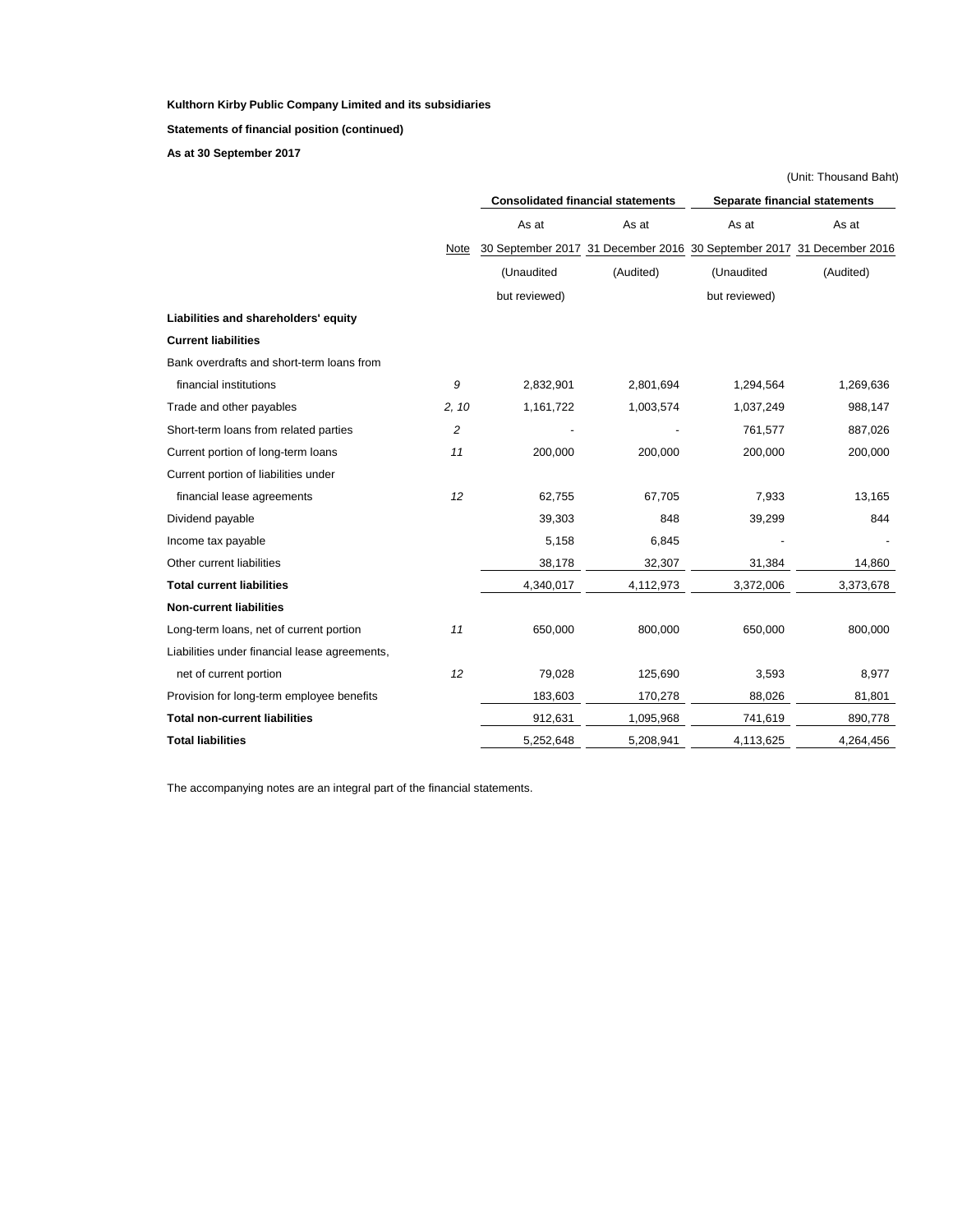**Statements of financial position (continued)**

**As at 30 September 2017**

|                                              |               |                                          |                                                                       | (Unit: Thousand Baht) |  |
|----------------------------------------------|---------------|------------------------------------------|-----------------------------------------------------------------------|-----------------------|--|
|                                              |               | <b>Consolidated financial statements</b> | <b>Separate financial statements</b>                                  |                       |  |
|                                              | As at         | As at                                    | As at                                                                 | As at                 |  |
|                                              |               |                                          | 30 September 2017 31 December 2016 30 September 2017 31 December 2016 |                       |  |
|                                              | (Unaudited    | (Audited)                                | (Unaudited                                                            | (Audited)             |  |
|                                              | but reviewed) |                                          | but reviewed)                                                         |                       |  |
| <b>Shareholders' equity</b>                  |               |                                          |                                                                       |                       |  |
| Share capital                                |               |                                          |                                                                       |                       |  |
| Registered                                   |               |                                          |                                                                       |                       |  |
| 1,200,000,000 ordinary shares of Baht 1 each | 1,200,000     | 1,200,000                                | 1,200,000                                                             | 1,200,000             |  |
| Issued and fully paid up                     |               |                                          |                                                                       |                       |  |
| 1,200,000,000 ordinary shares of Baht 1 each | 1,200,000     | 1,200,000                                | 1,200,000                                                             | 1,200,000             |  |
| Share premium                                | 700,000       | 700,000                                  | 700,000                                                               | 700,000               |  |
| Retained earnings                            |               |                                          |                                                                       |                       |  |
| Appropriated - statutory reserve             | 120,000       | 120,000                                  | 120,000                                                               | 120,000               |  |
| Unappropriated                               | 134,207       | 321,138                                  | 669,962                                                               | 851,373               |  |
| Other components of shareholders' equity     | 199,496       | 196,828                                  |                                                                       |                       |  |
| <b>Total shareholders' equity</b>            | 2,353,703     | 2,537,966                                | 2,689,962                                                             | 2,871,373             |  |
| Total liabilities and shareholders' equity   | 7,606,351     | 7,746,907                                | 6,803,587                                                             | 7,135,829             |  |
|                                              |               |                                          |                                                                       |                       |  |

The accompanying notes are an integral part of the financial statements.

**Directors**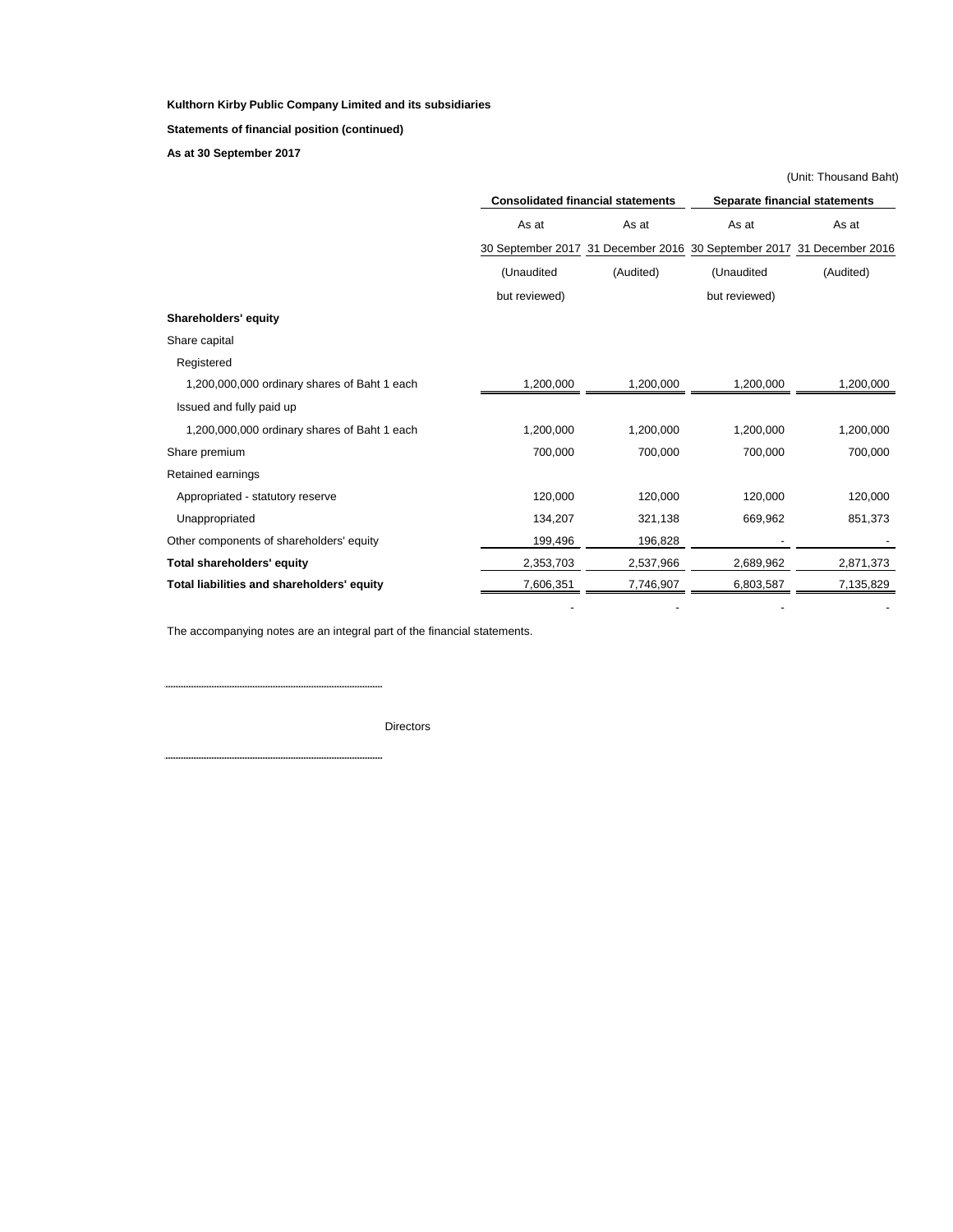# **Kulthorn Kirby Public Company Limited and its subsidiaries**

**Statements of comprehensive income**

**For the three-month period ended 30 September 2017** 

|                                                             |                                          | (Unit: Thousand Baht except earnings per share expressed in Baht) |           |                                      |           |  |  |  |
|-------------------------------------------------------------|------------------------------------------|-------------------------------------------------------------------|-----------|--------------------------------------|-----------|--|--|--|
|                                                             | <b>Consolidated financial statements</b> |                                                                   |           | <b>Separate financial statements</b> |           |  |  |  |
|                                                             | <b>Note</b>                              | 2017                                                              | 2016      | 2017                                 | 2016      |  |  |  |
| <b>Profit or loss:</b>                                      |                                          |                                                                   |           |                                      |           |  |  |  |
| <b>Revenues</b>                                             |                                          |                                                                   |           |                                      |           |  |  |  |
| Sales and service income                                    | 2, 15                                    | 2,115,619                                                         | 1,741,520 | 1,152,014                            | 851,524   |  |  |  |
| Other income                                                |                                          |                                                                   |           |                                      |           |  |  |  |
| Income from scrap sales                                     | $\overline{c}$                           | 68,828                                                            | 43,381    | 45,011                               | 25,955    |  |  |  |
| Interest income                                             | $\overline{c}$                           | 26                                                                | 8         | 1,785                                | 890       |  |  |  |
| Dividend income                                             |                                          | 5                                                                 | 3         | 5                                    | 3         |  |  |  |
| Others                                                      |                                          | 2,158                                                             | 6,990     | 6,147                                | 5,066     |  |  |  |
| <b>Total revenues</b>                                       |                                          | 2,186,636                                                         | 1,791,902 | 1,204,962                            | 883,438   |  |  |  |
| <b>Expenses</b>                                             |                                          |                                                                   |           |                                      |           |  |  |  |
| Cost of sales and services                                  | $\overline{c}$                           | 2,152,361                                                         | 1,651,137 | 1,189,866                            | 811,084   |  |  |  |
| Selling expenses                                            |                                          | 29,619                                                            | 21,938    | 16,498                               | 9,847     |  |  |  |
| Administrative expenses                                     |                                          | 97,612                                                            | 99,745    | 48,610                               | 55,253    |  |  |  |
| Loss on exchange                                            |                                          | 276                                                               | 754       | 4,493                                | 2,387     |  |  |  |
| <b>Total expenses</b>                                       |                                          | 2,279,868                                                         | 1,773,574 | 1,259,467                            | 878,571   |  |  |  |
| Profit (loss) before finance cost and income tax            |                                          | (93, 232)                                                         | 18,328    | (54, 505)                            | 4,867     |  |  |  |
| Finance cost                                                |                                          | (44, 801)                                                         | (43, 792) | (31, 599)                            | (29,137)  |  |  |  |
| Loss before income tax                                      |                                          | (138, 033)                                                        | (25, 464) | (86, 104)                            | (24, 270) |  |  |  |
| Income tax                                                  | 1.3 <sup>1</sup>                         | 15,660                                                            | 3,175     | 11,985                               | 5,782     |  |  |  |
| Loss for the period                                         |                                          | (122, 373)                                                        | (22, 289) | (74, 119)                            | (18, 488) |  |  |  |
| Other comprehensive income:                                 |                                          |                                                                   |           |                                      |           |  |  |  |
| Other comprehensive income to be reclassified               |                                          |                                                                   |           |                                      |           |  |  |  |
| to profit or loss in subsequent periods:                    |                                          |                                                                   |           |                                      |           |  |  |  |
| Exchange differences on translation of                      |                                          |                                                                   |           |                                      |           |  |  |  |
| financial statements in foreign currency                    |                                          | (1,649)                                                           | (259)     |                                      |           |  |  |  |
| Other comprehensive income to be reclassified               |                                          |                                                                   |           |                                      |           |  |  |  |
| to profit or loss in subsequent periods - net of income tax |                                          | (1,649)                                                           | (259)     |                                      |           |  |  |  |
| Other comprehensive income for the period                   |                                          | (1,649)                                                           | (259)     |                                      |           |  |  |  |
| Total comprehensive income for the period                   |                                          | (124, 022)                                                        | (22, 548) | (74, 119)                            | (18, 488) |  |  |  |
| <b>Basic loss per share (Baht)</b>                          | 14                                       |                                                                   |           |                                      |           |  |  |  |
| Loss attributable to equity holders of the Company          |                                          | (0.10)                                                            | (0.02)    | (0.06)                               | (0.02)    |  |  |  |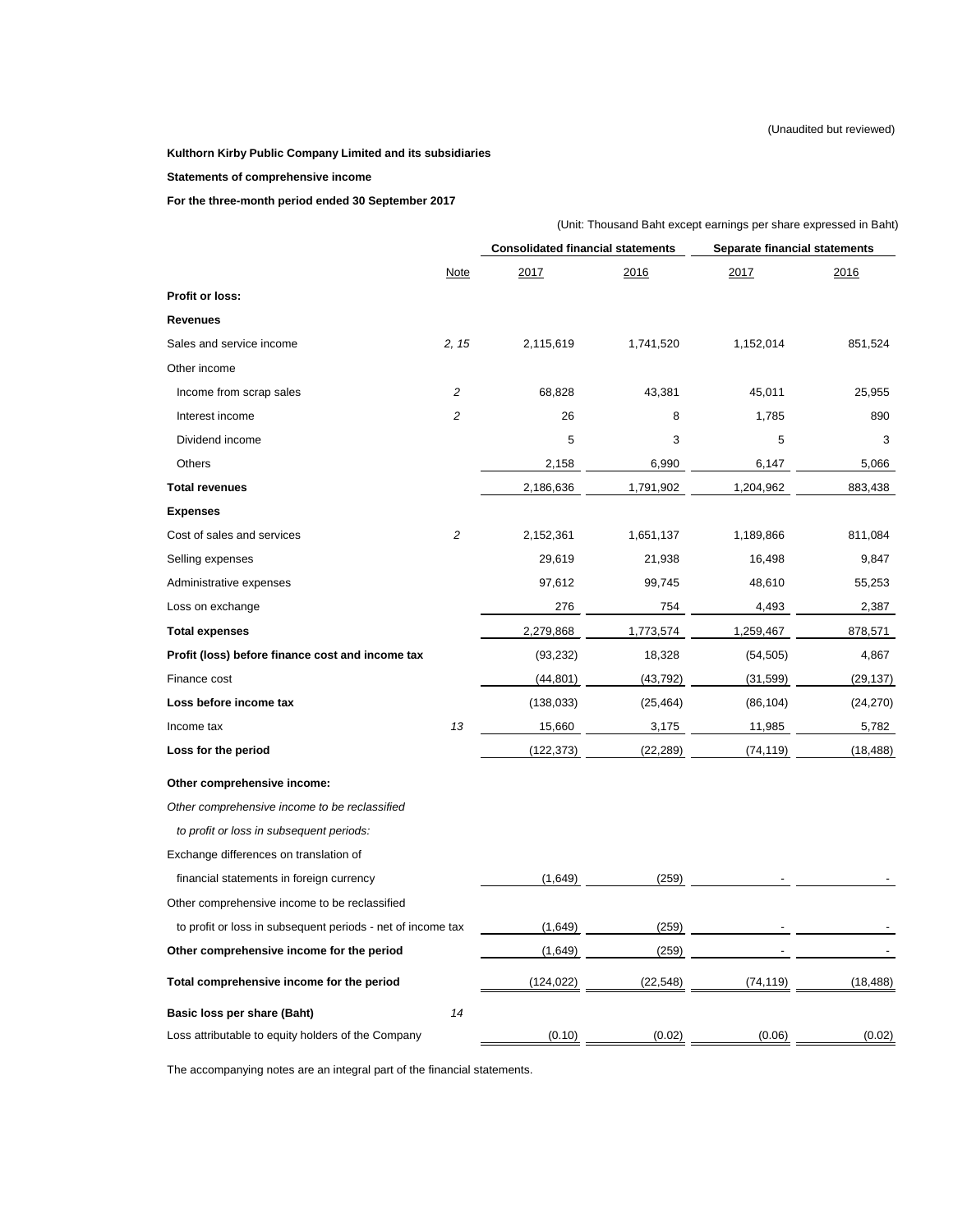# **Statements of comprehensive income**

**For the nine-month period ended 30 September 2017** 

|                                                             |                | (Unit: Thousand Baht except earnings per share expressed in Baht) |            |                                      |           |  |  |
|-------------------------------------------------------------|----------------|-------------------------------------------------------------------|------------|--------------------------------------|-----------|--|--|
|                                                             |                | <b>Consolidated financial statements</b>                          |            | <b>Separate financial statements</b> |           |  |  |
|                                                             | <b>Note</b>    | 2017                                                              | 2016       | 2017                                 | 2016      |  |  |
| <b>Profit or loss:</b>                                      |                |                                                                   |            |                                      |           |  |  |
| <b>Revenues</b>                                             |                |                                                                   |            |                                      |           |  |  |
| Sales and service income                                    | 2, 15          | 6,939,982                                                         | 6,408,123  | 3,922,525                            | 3,581,926 |  |  |
| Other income                                                |                |                                                                   |            |                                      |           |  |  |
| Income from scrap sales                                     | $\overline{c}$ | 183,687                                                           | 114,902    | 133,817                              | 88,945    |  |  |
| Gain on exchange                                            |                | 12,822                                                            |            | 1,346                                |           |  |  |
| Interest income                                             | $\overline{c}$ | 566                                                               | 378        | 6,153                                | 6,242     |  |  |
| Dividend income                                             |                | 6                                                                 | 4          | 6                                    | 4         |  |  |
| Others                                                      |                | 10,999                                                            | 13,015     | 17,924                               | 17,426    |  |  |
| <b>Total revenues</b>                                       |                | 7,148,062                                                         | 6,536,422  | 4,081,771                            | 3,694,543 |  |  |
| <b>Expenses</b>                                             |                |                                                                   |            |                                      |           |  |  |
| Cost of sales and services                                  | $\overline{c}$ | 6,670,900                                                         | 5,840,406  | 3,845,064                            | 3,249,976 |  |  |
| Selling expenses                                            |                | 96,650                                                            | 77,930     | 55,788                               | 41,656    |  |  |
| Administrative expenses                                     |                | 301,711                                                           | 306,532    | 150,265                              | 159,068   |  |  |
| Loss on exchange                                            |                |                                                                   | 11,189     |                                      | 7,925     |  |  |
| <b>Total expenses</b>                                       |                | 7,069,261                                                         | 6,236,057  | 4,051,117                            | 3,458,625 |  |  |
| Profit before finance cost and income tax                   |                | 78,801                                                            | 300,365    | 30,654                               | 235,918   |  |  |
| Finance cost                                                |                | (136, 957)                                                        | (139, 332) | (94, 613)                            | (91, 990) |  |  |
| Profit (loss) before income tax                             |                | (58, 156)                                                         | 161,033    | (63,959)                             | 143,928   |  |  |
| Income tax                                                  | 13             | (8,775)                                                           | (50, 552)  | 2,548                                | (25, 997) |  |  |
| Profit (loss) for the period                                |                | (66, 931)                                                         | 110,481    | (61, 411)                            | 117,931   |  |  |
| Other comprehensive income:                                 |                |                                                                   |            |                                      |           |  |  |
| Other comprehensive income to be reclassified               |                |                                                                   |            |                                      |           |  |  |
| to profit or loss in subsequent periods:                    |                |                                                                   |            |                                      |           |  |  |
| Exchange differences on translation of                      |                |                                                                   |            |                                      |           |  |  |
| financial statements in foreign currency                    |                | 2,668                                                             | 4,556      |                                      |           |  |  |
| Other comprehensive income to be reclassified               |                |                                                                   |            |                                      |           |  |  |
| to profit or loss in subsequent periods - net of income tax |                | 2,668                                                             | 4,556      |                                      |           |  |  |
| Other comprehensive income for the period                   |                | 2,668                                                             | 4,556      |                                      |           |  |  |
| Total comprehensive income for the period                   |                | (64, 263)                                                         | 115,037    | (61, 411)                            | 117,931   |  |  |
| <b>Basic earnings per share (Baht)</b>                      | 14             |                                                                   |            |                                      |           |  |  |
| Profit (loss) attributable to equity holders of the Company |                | (0.06)                                                            | 0.09       | (0.05)                               | 0.10      |  |  |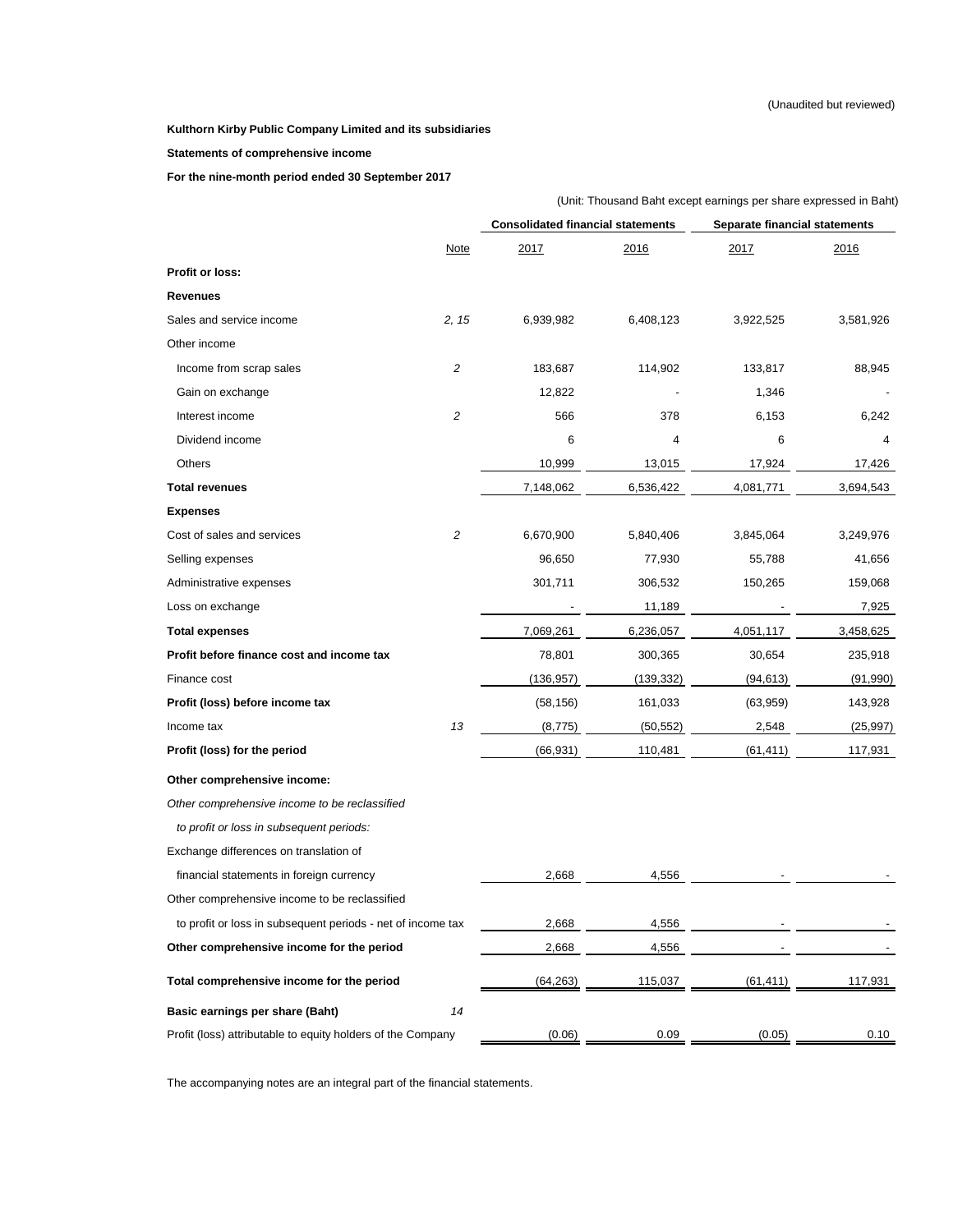# **Cash flow statements**

**For the nine-month period ended 30 September 2017** 

|                                                           |                                          |            | (Unit: Thousand Baht)                |           |  |  |
|-----------------------------------------------------------|------------------------------------------|------------|--------------------------------------|-----------|--|--|
|                                                           | <b>Consolidated financial statements</b> |            | <b>Separate financial statements</b> |           |  |  |
|                                                           | 2017                                     | 2016       | 2017                                 | 2016      |  |  |
| Cash flows from operating activities                      |                                          |            |                                      |           |  |  |
| Profit (loss) before tax                                  | (58, 156)                                | 161,033    | (63, 959)                            | 143,928   |  |  |
| Adjustments to reconcile profit (loss) before tax to      |                                          |            |                                      |           |  |  |
| net cash provided by (paid from) operating activities:    |                                          |            |                                      |           |  |  |
| Unrealised (gain) loss on exchange                        | (604)                                    | 16,871     | (3,284)                              | 9,601     |  |  |
| Reduction of inventory to net realisable value (reversal) | 40,813                                   | (5,776)    | 15,033                               | 9,528     |  |  |
| Allowance for doubtful accounts (reversal)                | (990)                                    | 6,059      |                                      | 7,822     |  |  |
| Depreciation and amortisation                             | 356,929                                  | 373,229    | 157,869                              | 166,204   |  |  |
| Loss (gain) on sales of property, plant and equipment     | (97)                                     | 801        | (73)                                 | (408)     |  |  |
| Write-off withholding tax deducted at source              |                                          | 225        |                                      | 225       |  |  |
| Provision for long-term employee benefits                 | 13,493                                   | 13,340     | 6,225                                | 6,225     |  |  |
| Dividend income                                           | (6)                                      | (4)        | (6)                                  | (4)       |  |  |
| Subsidies income from Government grants                   | (432)                                    |            | (432)                                |           |  |  |
| Interest income                                           | (566)                                    | (378)      | (6, 153)                             | (6, 242)  |  |  |
| Deferred interest                                         | 8,063                                    | 11,116     | 813                                  | 1,550     |  |  |
| Interest expenses                                         | 120,372                                  | 118,480    | 90,830                               | 86,123    |  |  |
| Profit from operating activities before                   |                                          |            |                                      |           |  |  |
| changes in operating assets and liabilities               | 478,819                                  | 694,996    | 196,863                              | 424,552   |  |  |
| Operating assets (increase) decrease                      |                                          |            |                                      |           |  |  |
| Trade and other receivables                               | 127,327                                  | 516,658    | 165,830                              | 495,759   |  |  |
| Inventories                                               | (100, 433)                               | 51,598     | 70,518                               | (17, 431) |  |  |
| Other current assets                                      | (124, 394)                               | 74,802     | (17, 820)                            | 29,856    |  |  |
| Other non-current assets                                  | (202)                                    | 1,273      | (204)                                | 523       |  |  |
| Operating liabilities increase (decrease)                 |                                          |            |                                      |           |  |  |
| Trade and other payables                                  | 152,935                                  | (274, 525) | 41,960                               | (88, 670) |  |  |
| Other current liabilities                                 | (4,695)                                  | (6, 126)   | 5,540                                | (4, 127)  |  |  |
| Cash flows from operating activities                      | 529,357                                  | 1,058,676  | 462,687                              | 840,462   |  |  |
| Cash paid for long-term employee benefits                 | (168)                                    | (667)      |                                      | (667)     |  |  |
| Cash received from interest income                        | 566                                      | 378        | 6,090                                | 6,981     |  |  |
| Cash paid for interest expenses                           | (120, 578)                               | (118, 943) | (91, 217)                            | (88, 215) |  |  |
| Cash paid for income tax                                  | (40, 350)                                | (71, 587)  | (15, 884)                            | (53,903)  |  |  |
| Net cash flows from operating activities                  | 368,827                                  | 867,857    | 361,676                              | 704,658   |  |  |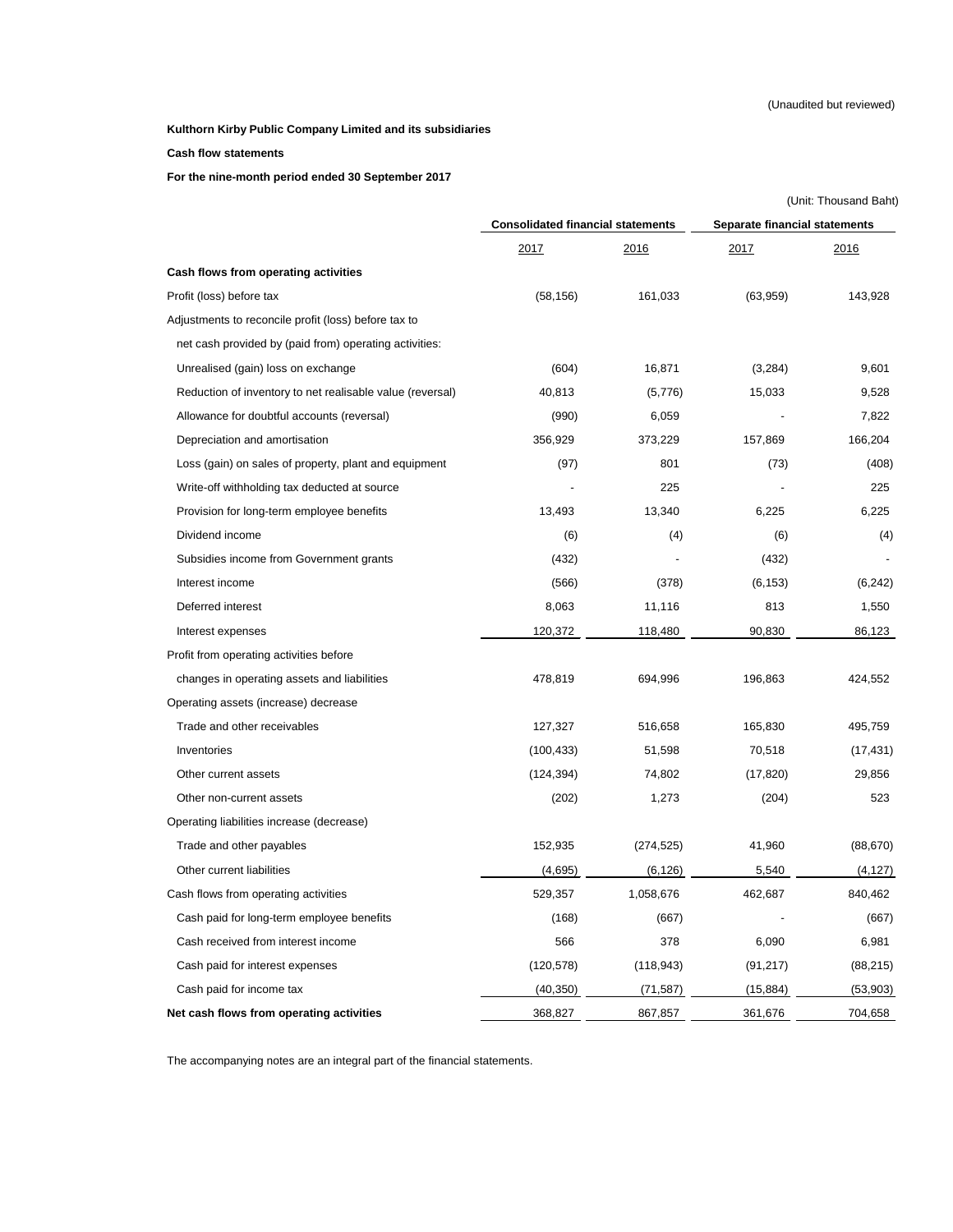**Cash flow statements (continued)**

**For the nine-month period ended 30 September 2017** 

|                                                              |                                          |            | (Unit: Thousand Baht)                |            |  |
|--------------------------------------------------------------|------------------------------------------|------------|--------------------------------------|------------|--|
|                                                              | <b>Consolidated financial statements</b> |            | <b>Separate financial statements</b> |            |  |
|                                                              | 2017                                     | 2016       | 2017                                 | 2016       |  |
| Cash flows from investing activities                         |                                          |            |                                      |            |  |
| Proceeds from sales of property, plant and equipment         | 135                                      | 5,118      | 82                                   | 5,376      |  |
| Acquisition of property, plant and equipment and             |                                          |            |                                      |            |  |
| intangible assets                                            | (190, 856)                               | (239, 670) | (100, 404)                           | (125, 745) |  |
| Cash receipt form Government grants                          | 8,559                                    |            | 8,559                                |            |  |
| Decrease in short-term loans to related parties              |                                          |            | 14,715                               | 149,350    |  |
| Dividend income                                              | 6                                        | 4          | 6                                    | 4          |  |
| Cash paid for additional investment in subsidiaries          |                                          |            | (12,500)                             | (200,000)  |  |
| Net cash flows used in investing activities                  | (182, 156)                               | (234, 548) | (89, 542)                            | (171, 015) |  |
| <b>Cash flows from financing activities</b>                  |                                          |            |                                      |            |  |
| Increase (decrease) in bank overdrafts and short-term loans  |                                          |            |                                      |            |  |
| from financial institutions                                  | 50,017                                   | (128, 129) | 43,431                               | (188,002)  |  |
| Increase (decrease) in short-term loans from related parties |                                          |            | (125, 449)                           | 108,003    |  |
| Repayment of long-term loans                                 | (150,000)                                | (263, 200) | (150,000)                            | (263, 200) |  |
| Cash paid for liabilities under financial lease agreements   | (59, 588)                                | (62, 739)  | (11, 429)                            | (13,611)   |  |
| Dividend paid                                                | (81, 545)                                | (179, 953) | (81, 545)                            | (179, 953) |  |
| Net cash flows used in financing activities                  | (241, 116)                               | (634, 021) | (324, 992)                           | (536, 763) |  |
| Increase in translation adjustments                          | 8,621                                    | 18,418     |                                      |            |  |
| Net increase (decrease) in cash and cash equivalents         | (45, 824)                                | 17,706     | (52, 858)                            | (3, 120)   |  |
| Cash and cash equivalents at beginning of period             | 316,891                                  | 173,031    | 251,943                              | 112,585    |  |
| Cash and cash equivalents at end of period                   | 271,067                                  | 190,737    | 199,085                              | 109,465    |  |
| Supplement cash flows information                            |                                          |            |                                      |            |  |
| 1) Non-cash related transaction for investing activities     |                                          |            |                                      |            |  |
| Net increase in trust receipts and                           |                                          |            |                                      |            |  |
| other accounts payable for purchases of fixed assets         | 3,369                                    | 31,934     | 5,817                                | 38,297     |  |
| 2) Non-cash related transaction for financing activities     |                                          |            |                                      |            |  |
| Dividend payable                                             | 39,303                                   | 853        | 39,299                               | 849        |  |
| Assets acquired under financial lease agreements             | 87                                       | 7,298      |                                      | 3,576      |  |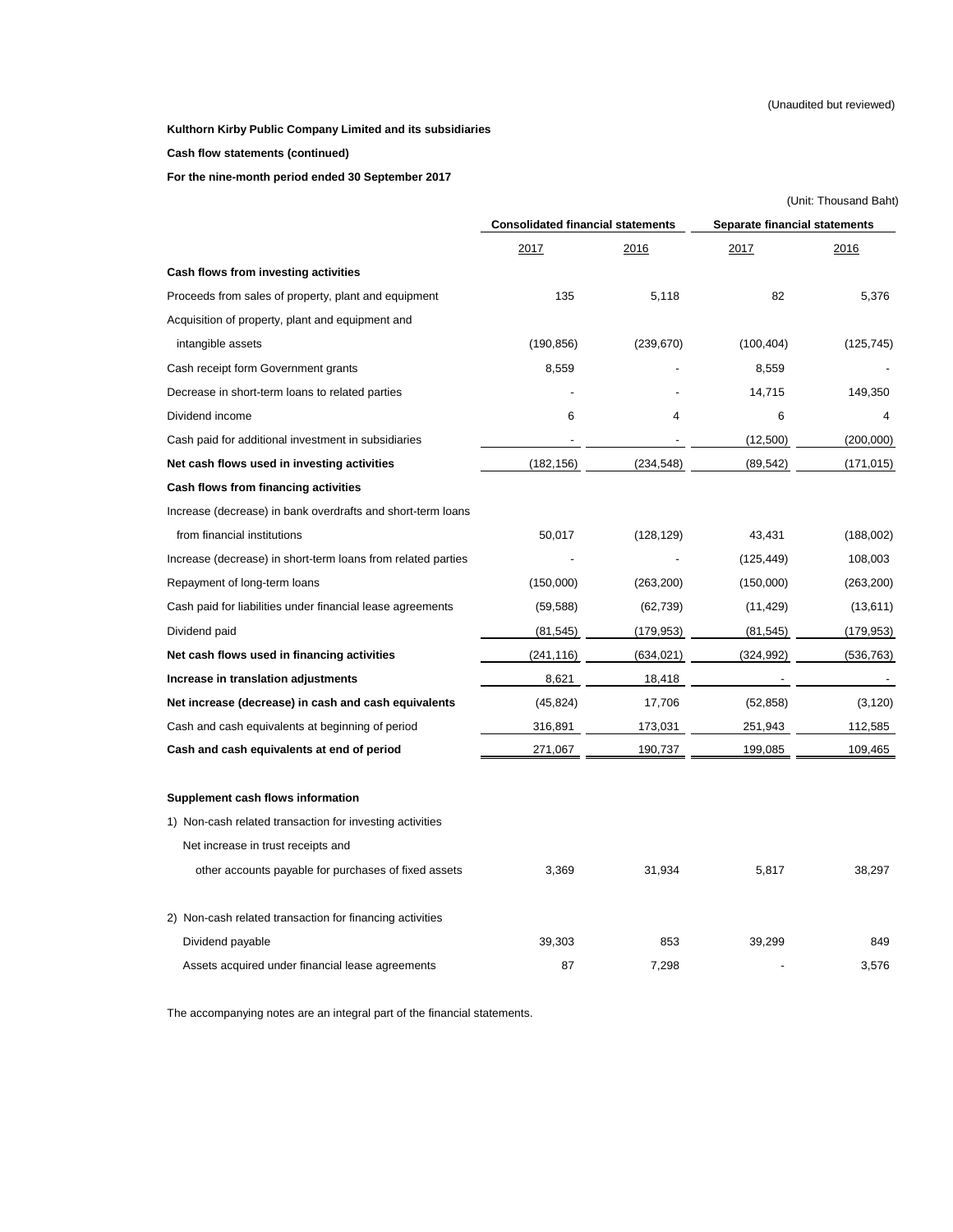**Kulthorn Kirby Public Company Limited and its subsidiaries**

**Statements of changes in shareholders' equity**

**For the nine-month period ended 30 September 2017**

# (Unit: Thousand Baht)

|                                           | <b>Consolidated financial statements</b> |               |              |                   |                     |                                          |               |               |  |  |
|-------------------------------------------|------------------------------------------|---------------|--------------|-------------------|---------------------|------------------------------------------|---------------|---------------|--|--|
|                                           |                                          |               |              |                   |                     | Other components of shareholders' equity |               |               |  |  |
|                                           |                                          |               |              |                   | Other comprehensive |                                          |               |               |  |  |
|                                           |                                          |               |              |                   | income              |                                          |               |               |  |  |
|                                           |                                          |               |              |                   | Exchange            |                                          |               |               |  |  |
|                                           |                                          |               |              |                   | differences on      | Surplus                                  |               |               |  |  |
|                                           |                                          |               |              |                   | translation of      | from business                            | Total other   |               |  |  |
|                                           | Issued and                               |               |              |                   | financial           | combination                              | components of | Total         |  |  |
|                                           | fully paid-up                            |               |              | Retained earnings | statements in       | under common                             | shareholders' | shareholders' |  |  |
|                                           | share capital                            | Share premium | Appropriated | Unappropriated    | foreign currency    | control                                  | equity        | equity        |  |  |
| Balance as at 1 January 2016              | 1,200,000                                | 700,000       | 120,000      | 437,835           | (16, 207)           | 207,898                                  | 191,691       | 2,649,526     |  |  |
| Profit for the period                     |                                          |               |              | 110,481           |                     |                                          |               | 110,481       |  |  |
| Other comprehensive income for the period |                                          |               |              |                   | 4,556               |                                          | 4,556         | 4,556         |  |  |
| Total comprehensive income for the period |                                          |               |              | 110,481           | 4,556               |                                          | 4,556         | 115,037       |  |  |
| Dividend paid (Note 16)                   |                                          |               |              | (180,000)         |                     |                                          |               | (180,000)     |  |  |
| Balance as at 30 September 2016           | 1,200,000                                | 700,000       | 120,000      | 368,316           | (11,651)            | 207,898                                  | 196,247       | 2,584,563     |  |  |
| Balance as at 1 January 2017              | 1,200,000                                | 700,000       | 120,000      | 321,138           | (11,070)            | 207,898                                  | 196,828       | 2,537,966     |  |  |
| Profit for the period                     |                                          |               |              | (66, 931)         |                     |                                          |               | (66, 931)     |  |  |
| Other comprehensive income for the period |                                          |               |              |                   | 2,668               |                                          | 2,668         | 2,668         |  |  |
| Total comprehensive income for the period |                                          |               |              | (66, 931)         | 2,668               |                                          | 2,668         | (64, 263)     |  |  |
| Dividend paid (Note 16)                   |                                          |               |              | (120,000)         |                     |                                          |               | (120,000)     |  |  |
| Balance as at 30 September 2017           | 1,200,000                                | 700,000       | 120,000      | 134,207           | (8, 402)            | 207,898                                  | 199,496       | 2,353,703     |  |  |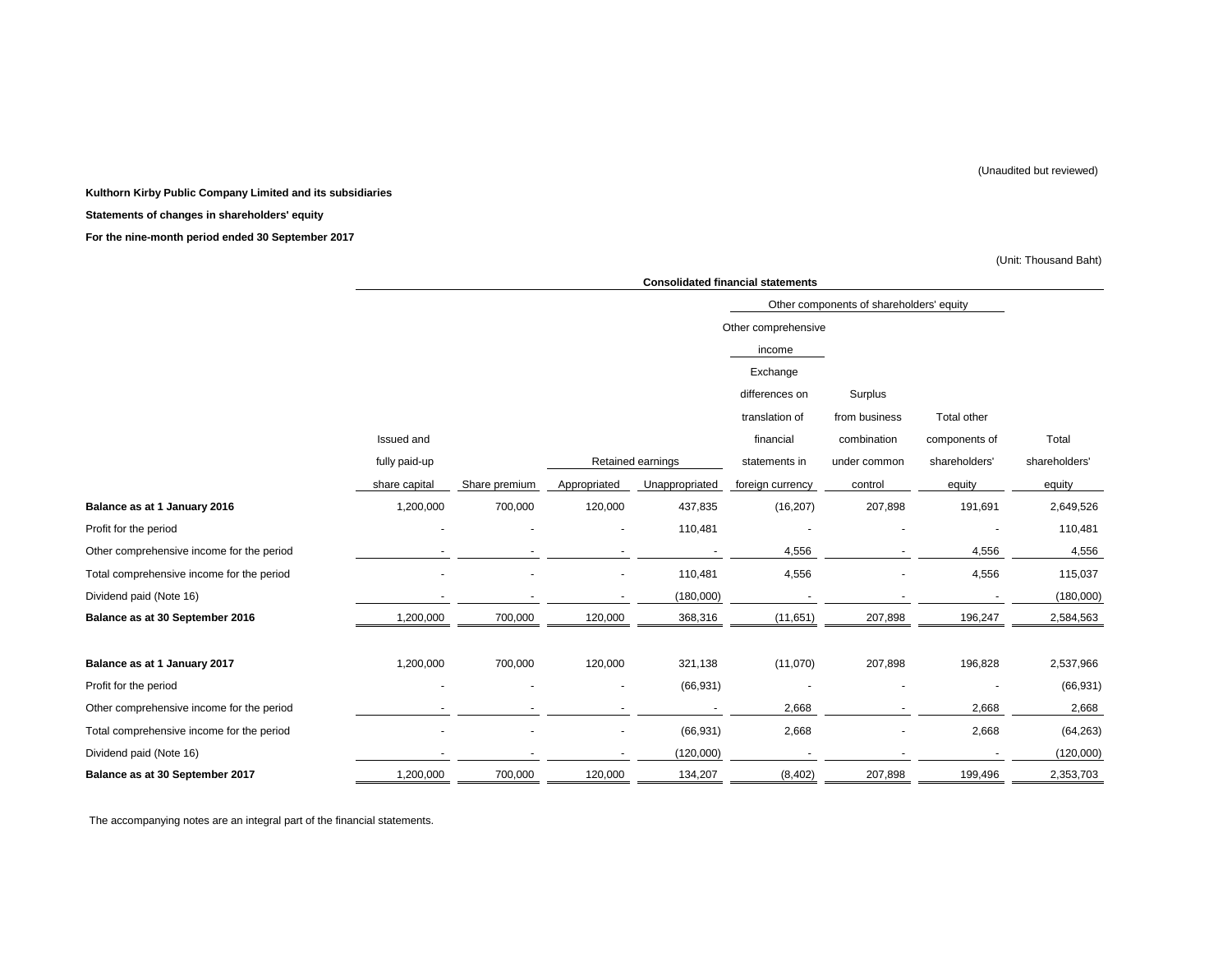(Unit: Thousand Baht)

**Kulthorn Kirby Public Company Limited and its subsidiaries Statements of changes in shareholders' equity (continued) For the nine-month period ended 30 September 2017**

|                                           |               | <b>Separate financial statements</b> |                   |                |               |  |  |  |
|-------------------------------------------|---------------|--------------------------------------|-------------------|----------------|---------------|--|--|--|
|                                           | Issued and    |                                      |                   |                | Total         |  |  |  |
|                                           | fully paid-up |                                      | Retained earnings |                | shareholders' |  |  |  |
|                                           | share capital | Share premium                        | Appropriated      | Unappropriated | equity        |  |  |  |
| Balance as at 1 January 2016              | 1,200,000     | 700,000                              | 120,000           | 786,395        | 2,806,395     |  |  |  |
| Profit for the period                     |               |                                      |                   | 117,931        | 117,931       |  |  |  |
| Other comprehensive income for the period |               |                                      |                   |                |               |  |  |  |
| Total comprehensive income for the period |               |                                      |                   | 117,931        | 117,931       |  |  |  |
| Dividend paid (Note 16)                   |               |                                      |                   | (180,000)      | (180,000)     |  |  |  |
| Balance as at 30 September 2016           | 1,200,000     | 700,000                              | 120,000           | 724,326        | 2,744,326     |  |  |  |
| Balance as at 1 January 2017              | 1,200,000     | 700,000                              | 120,000           | 851,373        | 2,871,373     |  |  |  |
| Profit for the period                     |               |                                      |                   | (61, 411)      | (61, 411)     |  |  |  |
| Other comprehensive income for the period |               |                                      |                   |                |               |  |  |  |
| Total comprehensive income for the period |               | $\sim$                               |                   | (61, 411)      | (61, 411)     |  |  |  |
| Dividend paid (Note 16)                   |               |                                      |                   | (120,000)      | (120,000)     |  |  |  |
| Balance as at 30 September 2017           | 1,200,000     | 700,000                              | 120,000           | 669,962        | 2,689,962     |  |  |  |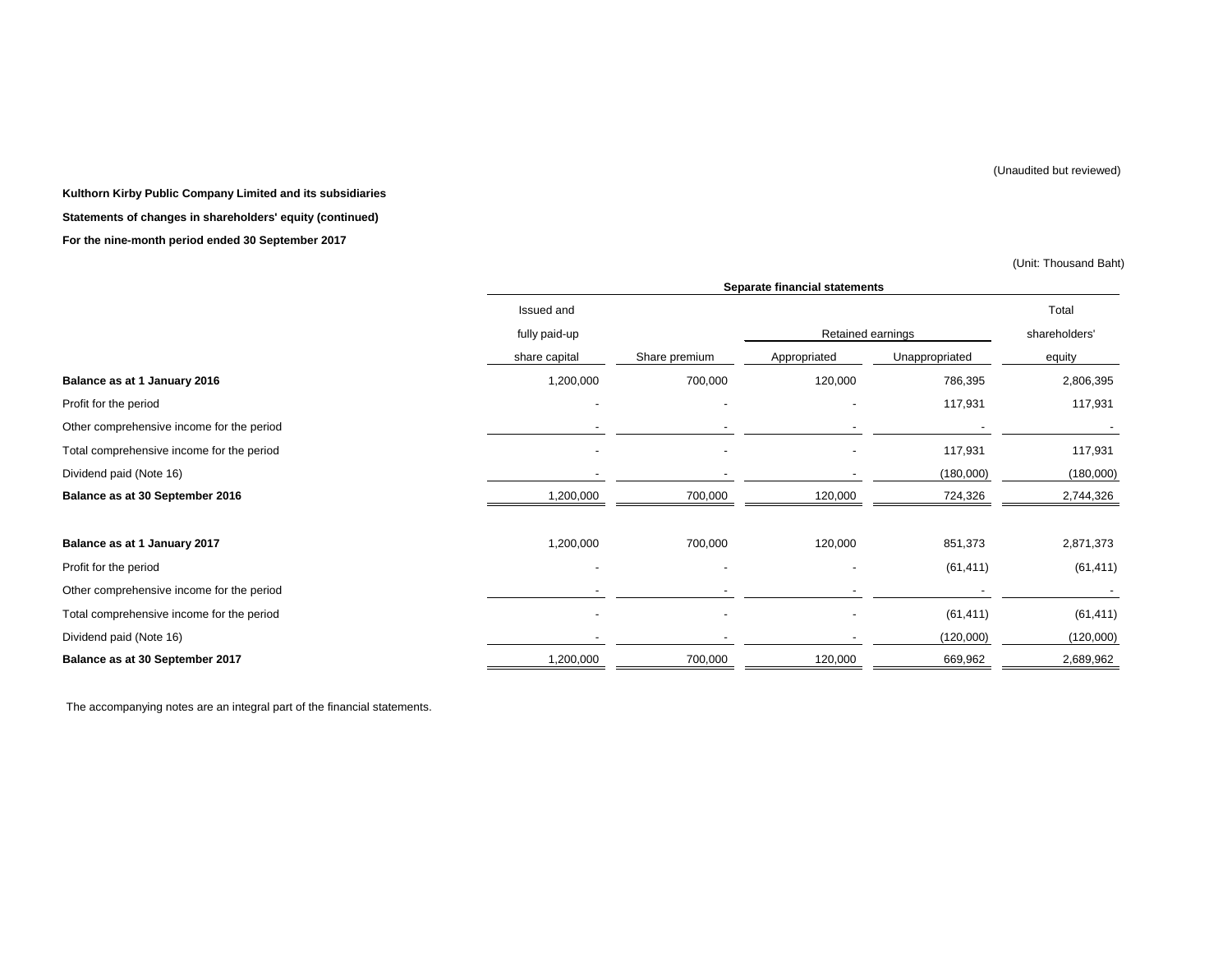# **Kulthorn Kirby Public Company Limited and its subsidiaries Notes to interim financial statements**

# **For the three-month and nine-month periods ended 30 September 2017**

# **1. General information**

### **1.1 Corporate information**

Kulthorn Kirby Public Company Limited ("the Company") is a public company incorporated and domiciled in Thailand. The Company is principally engaged in the manufacture and distribution of hermetic compressors. The registered address of the Company is 126 Soi Chalongkrung 31, Chalongkrung Road, Khwaeng Lamplatew, Khet Latkrabang, Bangkok.

# **1.2 Basis for the preparation of interim financial statements**

These interim financial statements are prepared in accordance with Thai Accounting Standard No. 34 (revised 2016) Interim Financial Reporting, with the Company choosing to present condensed interim financial statements. However, the Company has presented the statements of financial position, comprehensive income, changes in shareholders' equity, and cash flows in the same format as that used for the annual financial statements.

The interim financial statements are intended to provide information additional to that included in the latest annual financial statements. Accordingly, they focus on new activities, events, and circumstances so as not to duplicate information previously reported. These interim financial statements should therefore be read in conjunction with the latest annual financial statements.

The interim financial statements in Thai language are the official statutory financial statements of the Company. The interim financial statements in English language have been translated from the Thai language interim financial statements.

# **1.3 Basis of consolidation**

The interim consolidated financial statements included the financials statements of Kulthorn Kirby Public Company Limited and its subsidiaries ("the Group") and have been prepared on the same basis as that applied for the consolidated financial statements for the year ended 31 December 2016. There have been change in the composition of its subsidiaries from establishment of a new subsidiary of the Company during the current period as discussed in Note 5.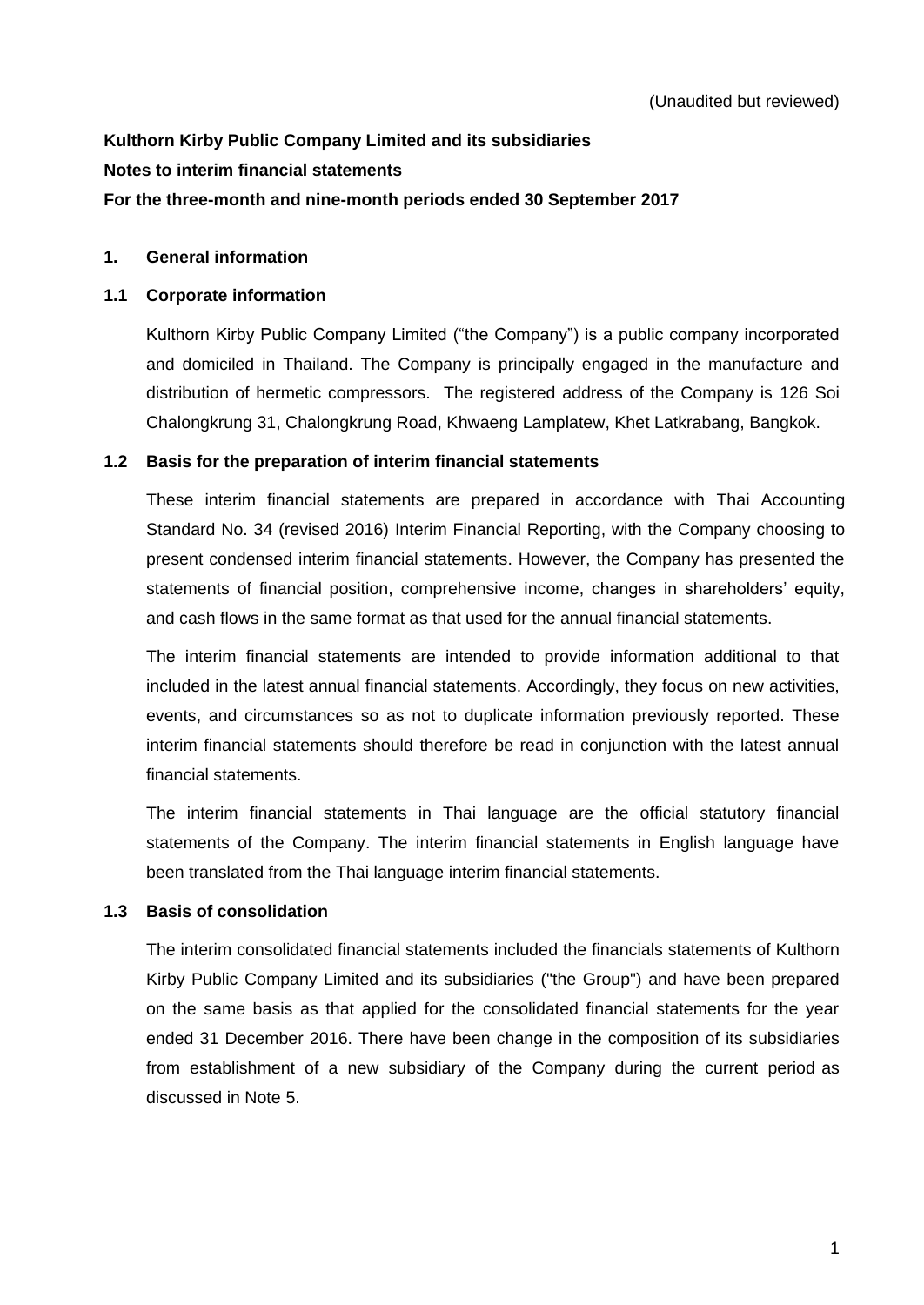# **1.4 New financial reporting standards**

#### **(a) Financial reporting standards that became effective in the current period**

During the period, the Company and its subsidiaries have adopted the revised financial reporting standards and interpretations (revised 2016) and new accounting treatment guidance which are effective for fiscal years beginning on or after 1 January 2017. These financial reporting standards were aimed at alignment with the corresponding International Financial Reporting Standards with most of the changes directed towards revision of wording and terminology, and provision of interpretations and accounting guidance to users of standards. The adoption of these financial reporting standards does not have any significant impact on the Company and its subsidiaries' financial statements. However, one standard involves changes to key principles, which are summarised below.

### **TAS 27 (revised 2016) Separate Financial Statements**

This revised standard stipulates an additional option to account for investments in subsidiaries, joint ventures and associates in separate financial statements under the equity method, as described in TAS 28 (revised 2016) Investments in Associates and Joint Ventures. However, the entity is to apply the same accounting treatment for each category of investment. If an entity elects to account for such investments using the equity method in the separate financial statements, it has to adjust the transaction retrospectively.

This standard does not have any significant impact on the Company and its subsidiaries' financial statements because the management has decided to continue accounting for such investments under the cost method in the separate financial statements.

#### **(b) Financial reporting standards that will become effective in the future**

During the period, the Federation of Accounting Professions issued a number of the revised financial reporting standards and interpretations (revised 2017) which is effective for fiscal years beginning on or after 1 January 2018. These financial reporting standards were aimed at alignment with the corresponding International Financial Reporting Standards with most of the changes directed towards revision of wording and terminology, and provision of interpretations and accounting guidance to users of standards.

The management of the Company and its subsidiaries believe that the revised financial reporting standards and interpretations will not have any significant impact on the financial statements when they are initially applied.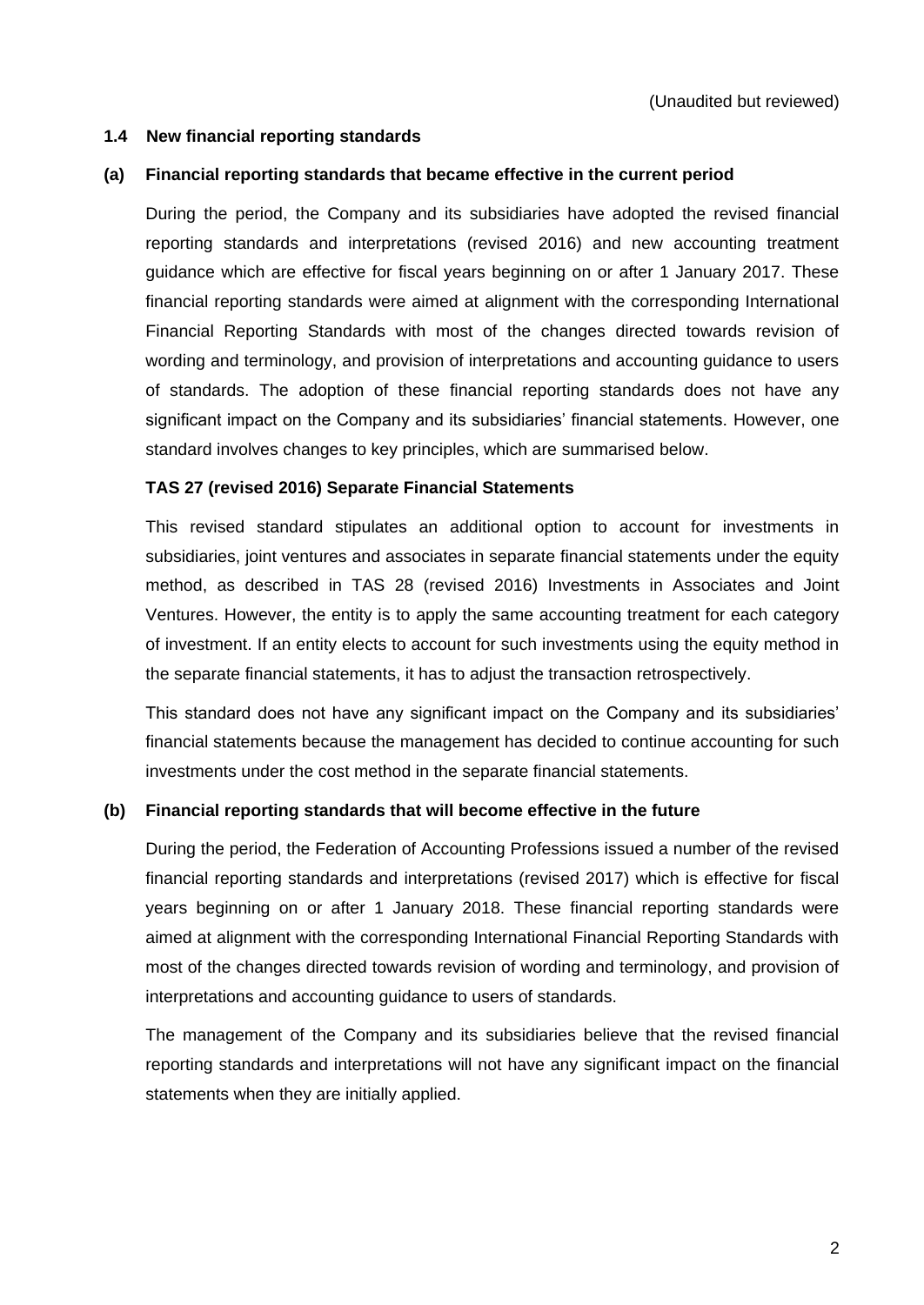# **1.5 Significant accounting policies**

The interim financial statements are prepared using the same accounting policies and methods of computation as were used for the financial statements for the year ended 31 December 2016, with the Company applying the below accounting policy for Government grants in the current period.

### **Government grants related to assets**

Government grants are recognised when there is reasonable assurance that the grants will be received and all attached conditions will be complied with. Government grants related to assets are presented as deferred income and are recognised in profit or loss on a systematic basis over the useful life of the assets.

# **2. Related party transactions**

During the periods, the Company and its subsidiaries had significant business transactions with related parties mainly in respect of sales and purchases of goods. Such transactions, which have been concluded on commercial terms and bases agreed upon in the ordinary course of businesses between the Company and those related parties, are summarised below.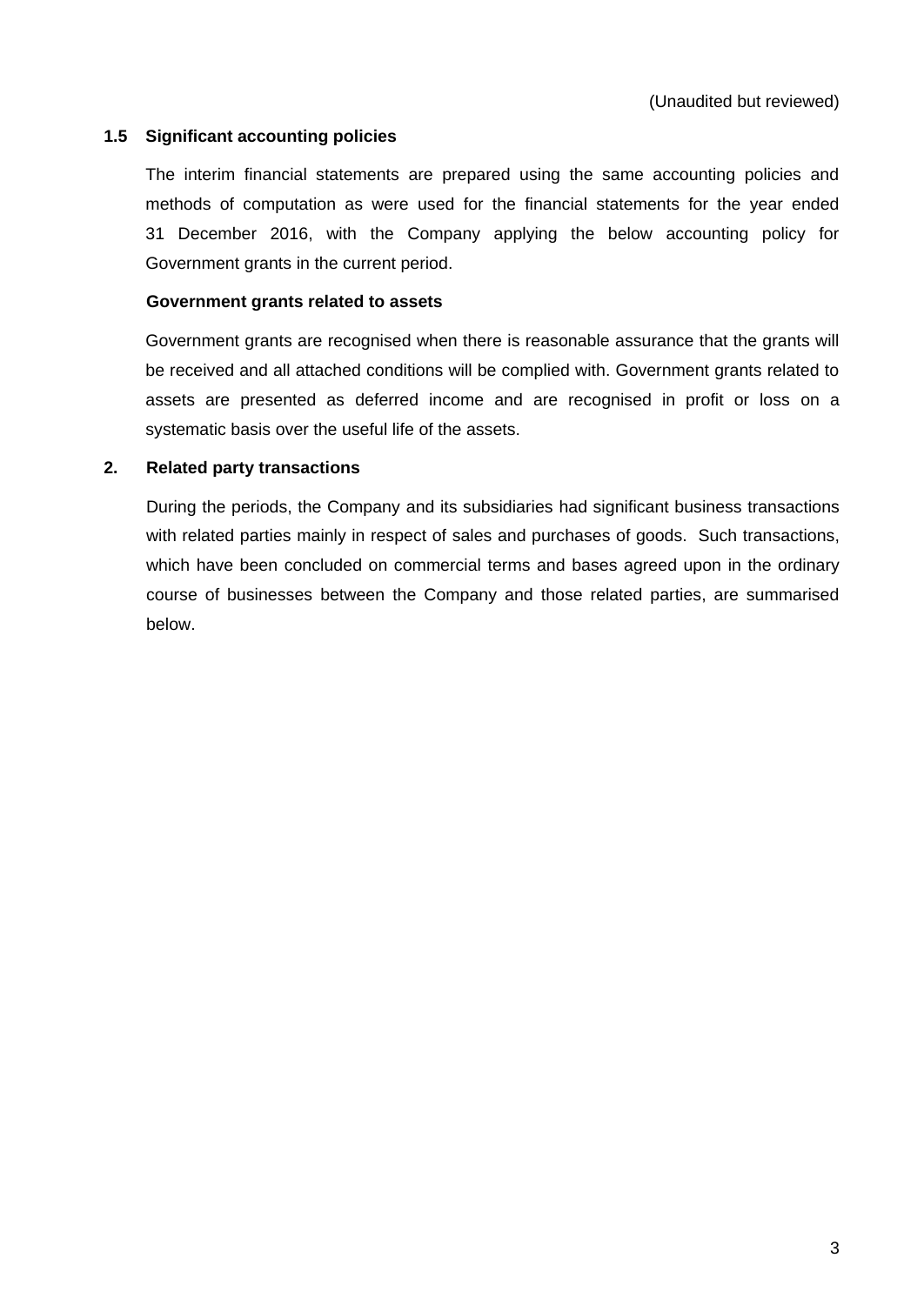#### (Unit: Thousand Baht)

|                                   |                      | For the three-month periods ended 30 September |         |                      |                              |
|-----------------------------------|----------------------|------------------------------------------------|---------|----------------------|------------------------------|
|                                   | Consolidated         |                                                |         | Separate             |                              |
|                                   | financial statements |                                                |         | financial statements | Pricing policy               |
|                                   | 2017                 | 2016                                           | 2017    | 2016                 |                              |
| Transactions with subsidiaries    |                      |                                                |         |                      |                              |
| (eliminated from the consolidated |                      |                                                |         |                      |                              |
| financial statements)             |                      |                                                |         |                      |                              |
| Purchases of goods                |                      |                                                | 253,204 | 256,658              | Market price                 |
| Sales and service income and      |                      |                                                | 47,786  | 45,978               | Approximate market price     |
| scrap sales                       |                      |                                                |         |                      |                              |
| Interest expenses                 |                      |                                                | 7,755   | 6,864                | Interest rate at 0.25 - 5.80 |
|                                   |                      |                                                |         |                      | percent per annum (2016:     |
|                                   |                      |                                                |         |                      | 0.25 - 5.80 percent per      |
|                                   |                      |                                                |         |                      | annum)                       |
| Other income                      |                      |                                                | 4,784   | 2,765                | Mutually agreed price as     |
|                                   |                      |                                                |         |                      | stipulated in the contract   |
| Interest income                   |                      |                                                | 1,784   | 891                  | Interest rate at 3.25 - 5.80 |
|                                   |                      |                                                |         |                      | percent per annum (2016:     |
|                                   |                      |                                                |         |                      | 3.25 - 5.80 percent per      |
|                                   |                      |                                                |         |                      | annum)                       |
| Rental income                     |                      |                                                | 834     | 633                  | Mutually agreed price as     |
|                                   |                      |                                                |         |                      | stipulated in the contract   |
| Other expenses                    |                      |                                                | 229     | 232                  | Mutually agreed price as     |
|                                   |                      |                                                |         |                      | stipulated in the contract   |
|                                   |                      |                                                |         |                      |                              |
| Transactions with related parties |                      |                                                |         |                      |                              |
| Sales and service income and      | 128,026              | 167,181                                        | 61,851  | 96,493               | Approximate market price     |
| scrap sales                       |                      |                                                |         |                      |                              |
| Purchases of goods                | 14,916               | 16,651                                         | 14,895  | 16,613               | Market price                 |
| Rental expense                    | 3,413                | 4,677                                          |         | 1,264                | Mutually agreed price as     |
|                                   |                      |                                                |         |                      | stipulated in the contract   |
| Other expenses                    | 1,875                | 5,257                                          | 1,584   | 3,088                | Mutually agreed price as     |
|                                   |                      |                                                |         |                      | stipulated in the contract   |
| Other income                      | 97                   | 115                                            | 41      | 34                   | Mutually agreed price as     |
|                                   |                      |                                                |         |                      | stipulated in the contract   |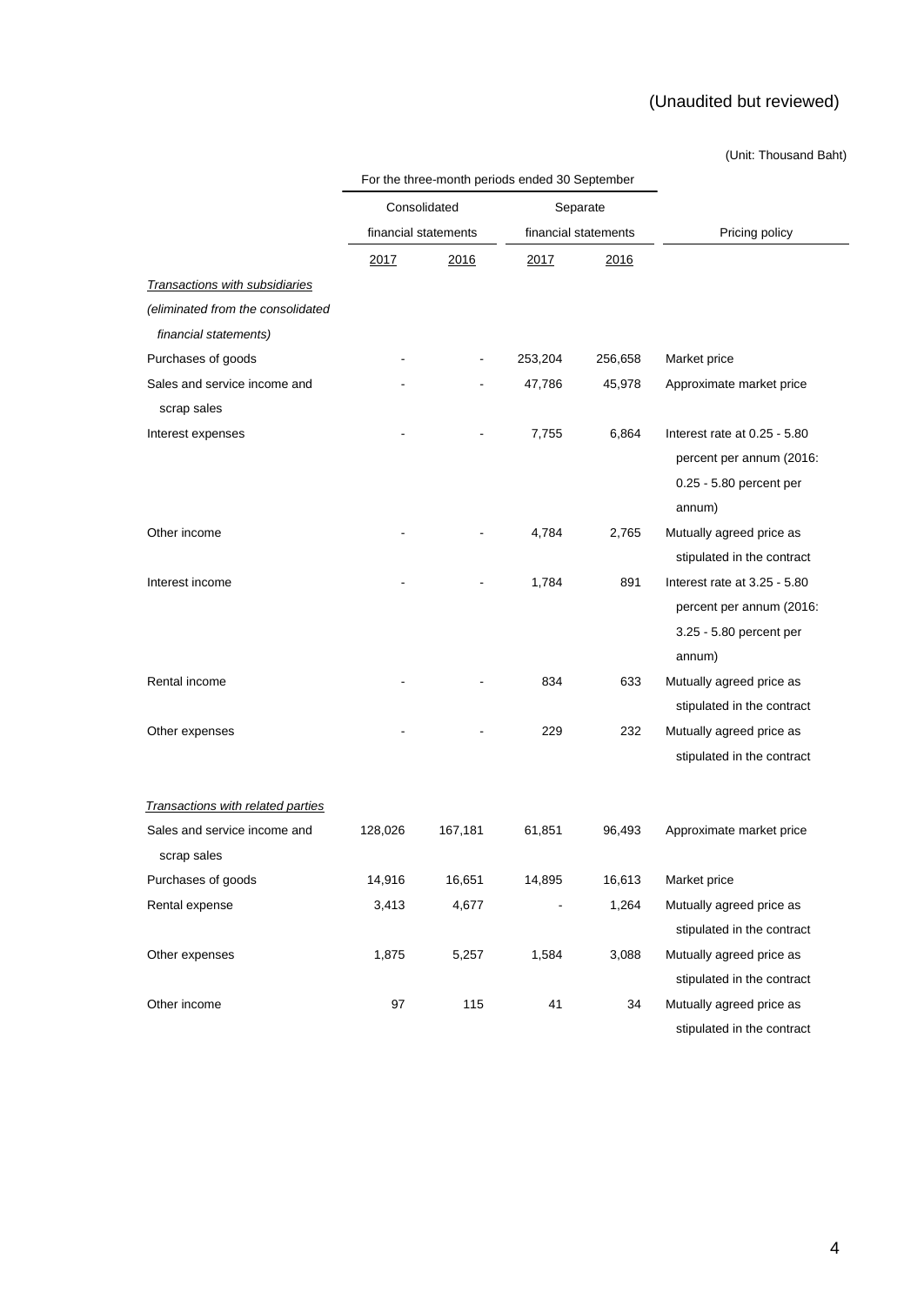#### (Unit: Thousand Baht)

|                                   |                      | For the nine-month periods ended 30 September |                      |         |                              |
|-----------------------------------|----------------------|-----------------------------------------------|----------------------|---------|------------------------------|
|                                   | Consolidated         |                                               | Separate             |         |                              |
|                                   | financial statements |                                               | financial statements |         | Pricing policy               |
|                                   | 2017                 | 2016                                          | 2017                 | 2016    |                              |
| Transactions with subsidiaries    |                      |                                               |                      |         |                              |
| (eliminated from the consolidated |                      |                                               |                      |         |                              |
| financial statements)             |                      |                                               |                      |         |                              |
| Purchases of goods                |                      |                                               | 952,800              | 866,983 | Market price                 |
| Sales and service income and      |                      |                                               | 122,161              | 173,315 | Approximate market price     |
| scrap sales                       |                      |                                               |                      |         |                              |
| Interest expenses                 |                      |                                               | 23,122               | 19,808  | Interest rate at 0.25 - 5.80 |
|                                   |                      |                                               |                      |         | percent per annum (2016:     |
|                                   |                      |                                               |                      |         | 0.25 - 5.80 percent per      |
|                                   |                      |                                               |                      |         | annum)                       |
| Other income                      |                      |                                               | 10,816               | 10,999  | Mutually agreed price as     |
|                                   |                      |                                               |                      |         | stipulated in the contract   |
| Interest income                   |                      |                                               | 5,630                | 5,957   | Interest rate at 3.25 - 5.80 |
|                                   |                      |                                               |                      |         | percent per annum (2016:     |
|                                   |                      |                                               |                      |         | 3.25 - 5.80 percent per      |
|                                   |                      |                                               |                      |         | annum)                       |
| Rental income                     |                      |                                               | 2,502                | 1,898   | Mutually agreed price as     |
|                                   |                      |                                               |                      |         | stipulated in the contract   |
| Other expenses                    |                      |                                               | 1,628                | 1,074   | Mutually agreed price as     |
|                                   |                      |                                               |                      |         | stipulated in the contract   |
| Sales of assets                   |                      |                                               | 9                    | 549     | Mutually agreed price        |
|                                   |                      |                                               |                      |         |                              |
| Transactions with related parties |                      |                                               |                      |         |                              |
| Sales and service income and      | 436,917              | 473,419                                       | 215,908              | 264,797 | Approximate market price     |
| scrap sales                       |                      |                                               |                      |         |                              |
| Purchases of goods                | 49,651               | 49,507                                        | 49,575               | 48,316  | Market price                 |
| Rental expense                    | 10,240               | 14,031                                        |                      | 3,791   | Mutually agreed price as     |
|                                   |                      |                                               |                      |         | stipulated in the contract   |
| Other expenses                    | 7,377                | 10,384                                        | 5,473                | 6,176   | Mutually agreed price as     |
|                                   |                      |                                               |                      |         | stipulated in the contract   |
| Other income                      | 318                  | 526                                           | 107                  | 359     | Mutually agreed price as     |
|                                   |                      |                                               |                      |         | stipulated in the contract   |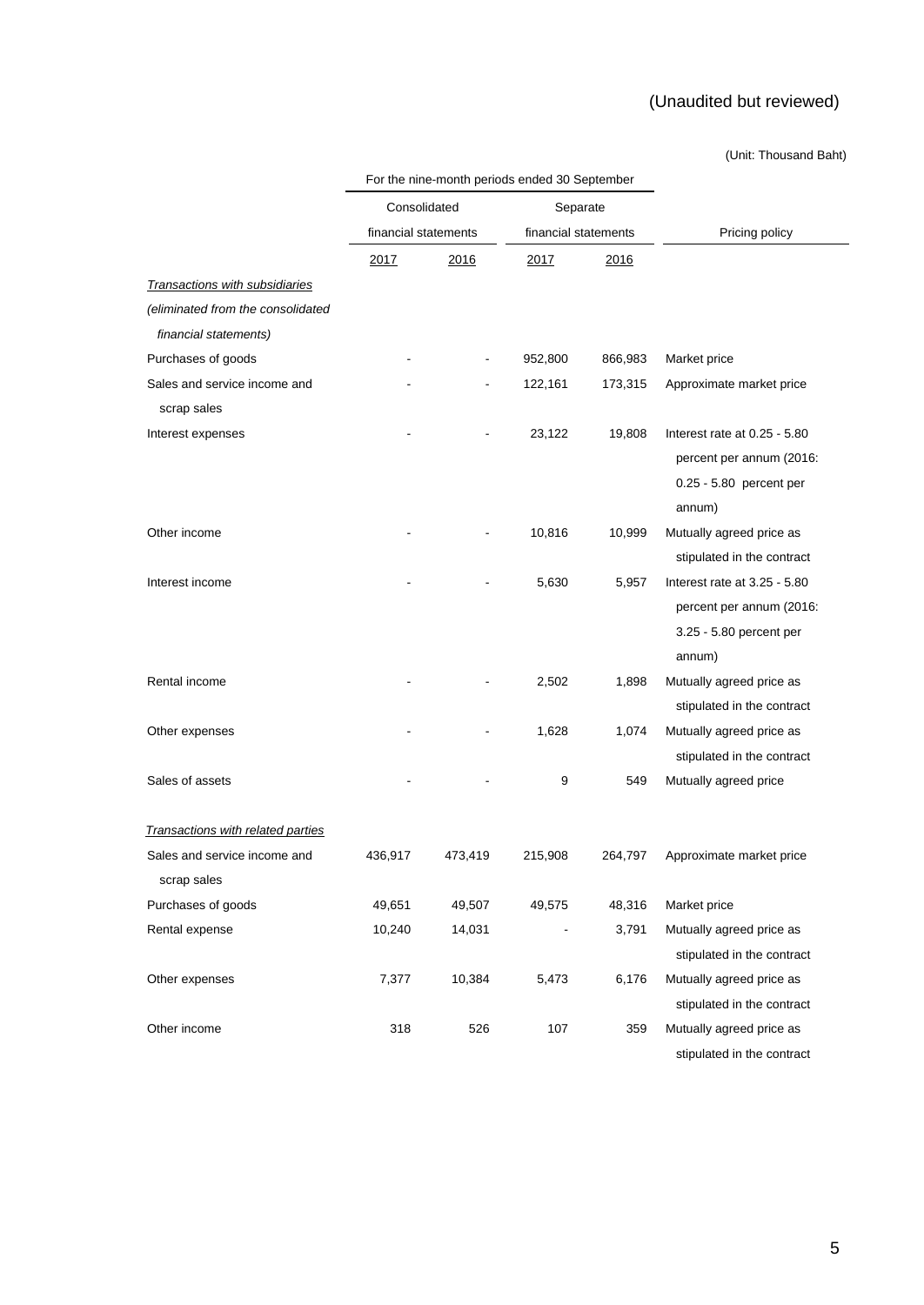The outstanding balances of the accounts as at 30 September 2017 and 31 December 2016 between the Company and those related parties are as follows:

|                                                  |              |                        | (Unit: Thousand Baht)            |             |  |
|--------------------------------------------------|--------------|------------------------|----------------------------------|-------------|--|
|                                                  |              | Consolidated financial | Separate financial<br>statements |             |  |
|                                                  |              | statements             |                                  |             |  |
|                                                  | 30 September | 31 December            | 30 September                     | 31 December |  |
|                                                  | 2017         | 2016                   | 2017                             | 2016        |  |
| Trade and other receivables - related parties    |              |                        |                                  |             |  |
| (Note 3)                                         |              |                        |                                  |             |  |
| Subsidiary companies                             |              |                        | 73,861                           | 41,453      |  |
| Related companies (related by common             |              |                        |                                  |             |  |
| director/shareholder)                            | 112,987      | 105,827                | 46,244                           | 49,762      |  |
| Trade and other receivables - related parties    | 112,987      | 105,827                | 120,105                          | 91,215      |  |
| Trade and other payables - related parties       |              |                        |                                  |             |  |
| (Note 10)                                        |              |                        |                                  |             |  |
| Subsidiary companies                             |              |                        | 392,183                          | 341,275     |  |
| Related companies (related by common director/   |              |                        |                                  |             |  |
| shareholder)                                     | 15,365       | 26,356                 | 8,917                            | 17,956      |  |
| Total trade and other payables - related parties | 15,365       | 26,356                 | 401,100                          | 359,231     |  |

### **Short-term loans to and short-term loans from related parties**

During the nine-month period ended 30 September 2017, short-term loans between the Company and its subsidiaries had the following movements:

|                                 |               |                               |                 | (Unit: Thousand Baht) |  |  |  |
|---------------------------------|---------------|-------------------------------|-----------------|-----------------------|--|--|--|
|                                 |               | Separate financial statements |                 |                       |  |  |  |
|                                 | Balance as at |                               |                 | Balance as at         |  |  |  |
|                                 | 1 January     | Increase                      | Decrease        | 30 September          |  |  |  |
|                                 | 2017          | during the year               | during the year | 2017                  |  |  |  |
| Short-term loans to subsidiary  |               |                               |                 |                       |  |  |  |
| Kulthorn Materials and Controls |               |                               |                 |                       |  |  |  |
| Co., Ltd.                       | 156,000       |                               | (19,000)        | 137,000               |  |  |  |
| Total                           | 156,000       |                               | (19,000)        | 137,000               |  |  |  |
|                                 |               |                               |                 |                       |  |  |  |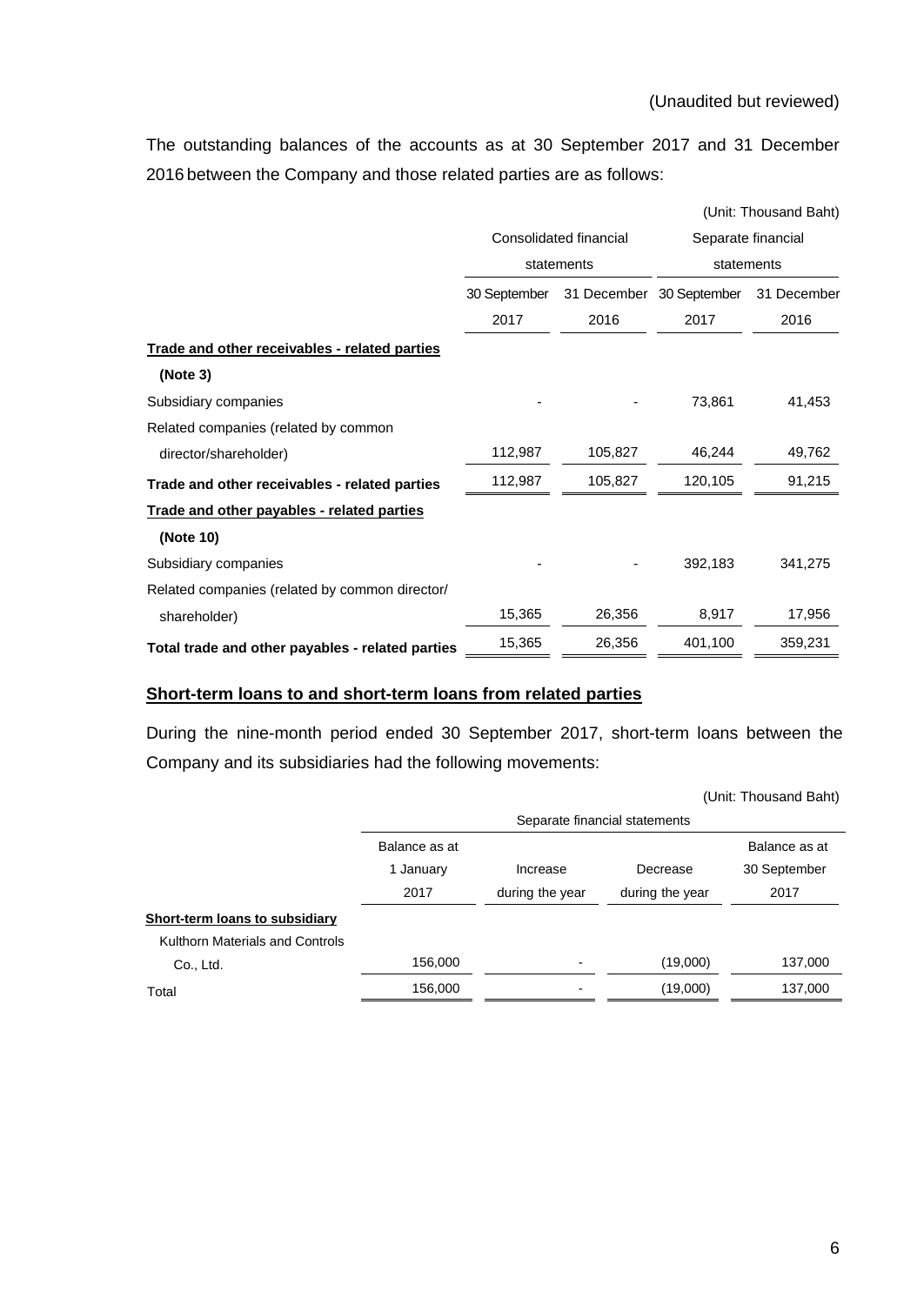(Unit: Thousand Baht)

|                                  | Separate financial statements |                 |                 |               |  |  |  |
|----------------------------------|-------------------------------|-----------------|-----------------|---------------|--|--|--|
|                                  | Balance as at                 |                 |                 | Balance as at |  |  |  |
|                                  | 1 January                     | Increase        | Decrease        | 30 September  |  |  |  |
|                                  | 2017                          | during the year | during the year | 2017          |  |  |  |
| Short-term loans from            |                               |                 |                 |               |  |  |  |
| subsidiaries                     |                               |                 |                 |               |  |  |  |
| Kulthorn Metal Product Co., Ltd. | 23,500                        |                 | (3,000)         | 20,500        |  |  |  |
| Kulthorn Premier Co., Ltd.       | 615,000                       |                 |                 | 615,000       |  |  |  |
| Total                            | 638,500                       |                 | (3,000)         | 635,500       |  |  |  |

On 1 August 2013, the Company entered into Liquidity Management Agreement (Cash Sweep) with its subsidiaries to balance out cash shortfalls and surpluses of each company. The Company assigns a commercial bank to transfer the balance of the Company and its subsidiaries to the specified accounts in accordance with the terms and condition set forth in the agreement, for liquidity management purposes under terms and conditions of the Agreement.

Each transfer of balances from one account to another account will be treated as lending between the Company and its subsidiaries and interest will be calculated at agreed rate as stipulated in the Agreement.

As at 30 September 2017 and 31 December 2016, the Company and its subsidiaries had outstanding short-term loans from the above agreement as follows:

|                                                   | (Unit: Thousand Baht) |             |  |
|---------------------------------------------------|-----------------------|-------------|--|
|                                                   | 30 September          | 31 December |  |
|                                                   | 2017                  | 2016        |  |
| Short-term loans to related parties               |                       |             |  |
| Kulthorn Steel Co., Ltd.                          | 4,422                 |             |  |
| Kulthorn Metal Product Co., Ltd.                  |                       | 137         |  |
| Total short-term loans to related parties         | 4,422                 | 137         |  |
| Short-term loans from related parties             |                       |             |  |
| Kulthorn Premier Co., Ltd.                        | 70,228                | 73,701      |  |
| Kulthorn Kirby Foundry Co., Ltd.                  | 28,492                | 160,914     |  |
| Kulthorn Metal Product Co., Ltd.                  | 6,174                 |             |  |
| Kulthorn Steel Co., Ltd.                          |                       | 6,629       |  |
| Kulthorn Research and Development Company Limited | 12,218                |             |  |
| Kulthorn Materials and Controls Co., Ltd.         | 8,965                 | 7,282       |  |
| Total short-term loans from related parties       | 126,077               | 248,526     |  |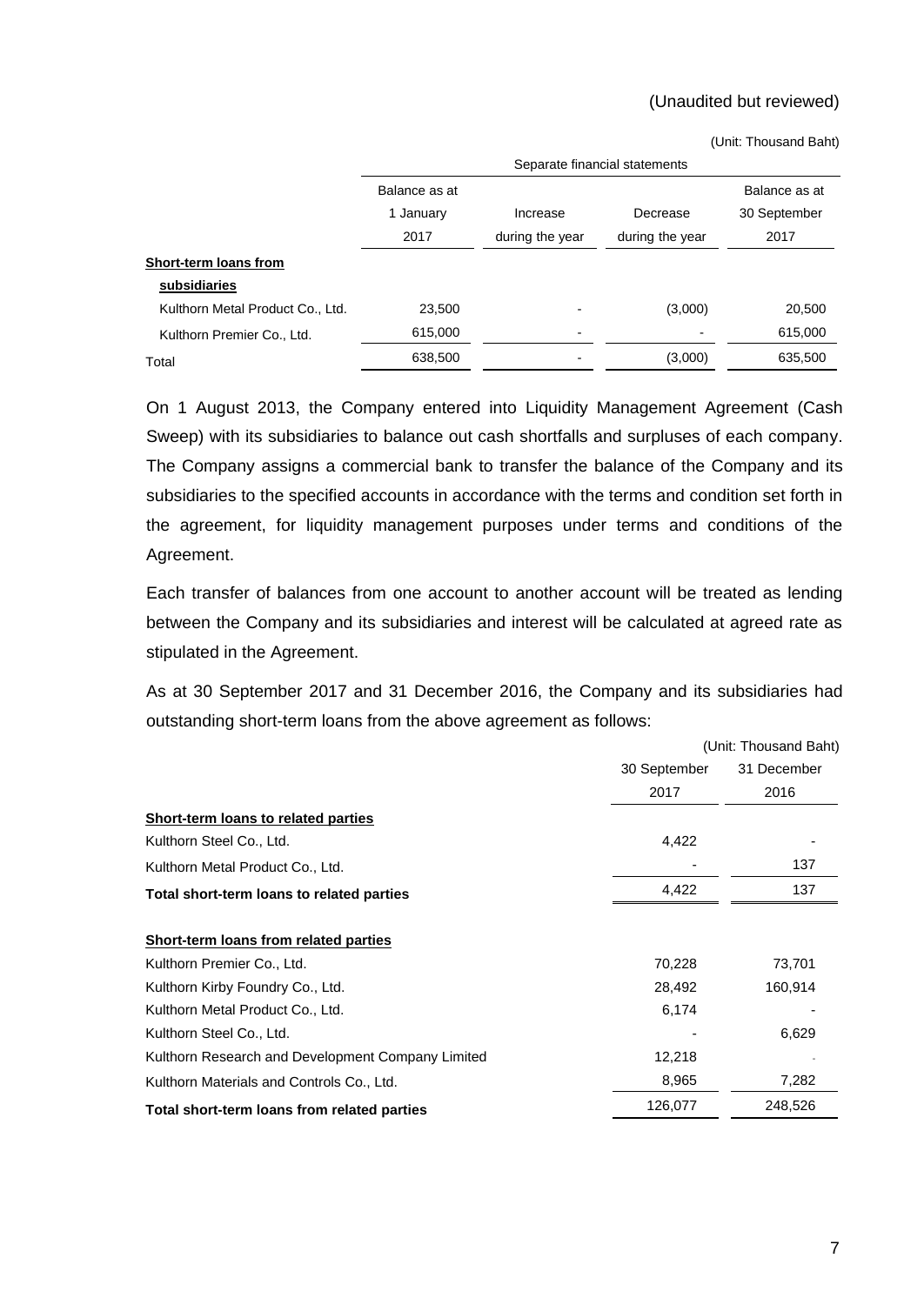# **Directors and management's remuneration**

During the three-month and nine-month periods ended 30 September 2017 and 2016, the Company and its subsidiaries had employee benefit expenses payable to their directors and management as below.

|                              | (Unit: Thousand Baht)                          |        |                      |             |  |
|------------------------------|------------------------------------------------|--------|----------------------|-------------|--|
|                              | For the three-month periods ended 30 September |        |                      |             |  |
|                              | Consolidated<br>Separate                       |        |                      |             |  |
|                              | financial statements                           |        | financial statements |             |  |
|                              | 2017<br>2016                                   |        | 2017                 | <u>2016</u> |  |
| Short-term employee benefits | 10,524                                         | 10,357 | 4,871                | 4,389       |  |
| Post-employment benefits     | 351                                            | 386    | 216                  | 245         |  |
| Total                        | 10,875                                         | 10,743 | 5,087                | 4,634       |  |

(Unit: Thousand Baht)

|                              |                      | For the nine-month periods ended 30 September |                                  |             |  |  |  |
|------------------------------|----------------------|-----------------------------------------------|----------------------------------|-------------|--|--|--|
|                              | Consolidated         |                                               | Separate<br>financial statements |             |  |  |  |
|                              | financial statements |                                               |                                  |             |  |  |  |
|                              | 2017                 | 2016                                          | 2017                             | <u>2016</u> |  |  |  |
| Short-term employee benefits | 31,228               | 30.265                                        | 13.982                           | 13,881      |  |  |  |
| Post-employment benefits     | 1,053                | 1,155                                         | 648                              | 734         |  |  |  |
| Total                        | 32,281               | 31,420                                        | 14,630                           | 14,615      |  |  |  |

# **Guarantee obligations with related parties**

The Company and its subsidiaries have outstanding guarantee obligations with its related parties, as described in Note 17.4.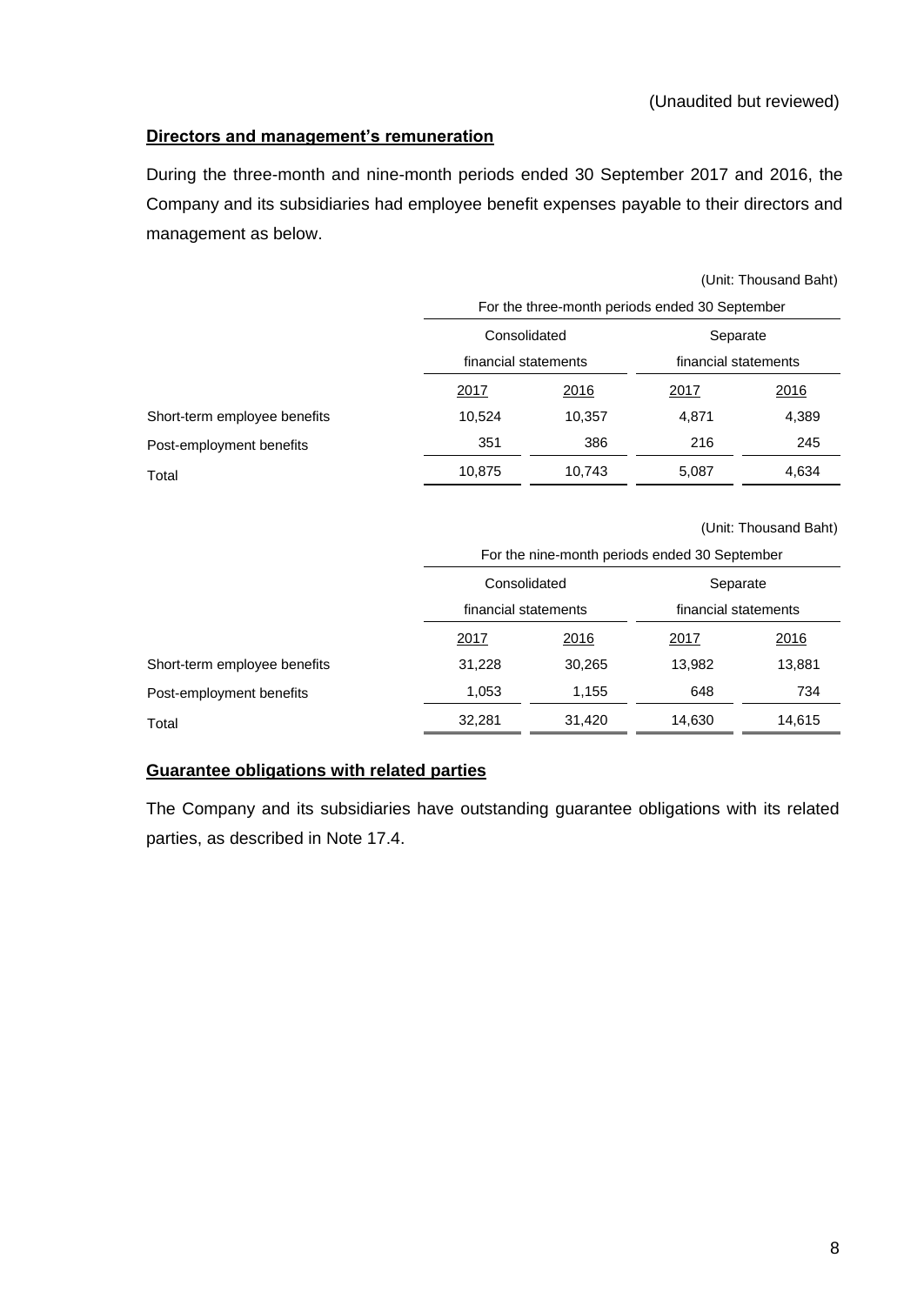# **3. Trade and other receivables**

The outstanding balance of trade accounts receivable as at 30 September 2017 and 31 December 2016 categorised by their aging from due dates are as follows:

|                                           |              |                                   |                               | (Unit: Thousand Baht) |
|-------------------------------------------|--------------|-----------------------------------|-------------------------------|-----------------------|
|                                           |              | Consolidated financial statements | Separate financial statements |                       |
|                                           | 30 September | 31 December                       | 30 September                  | 31 December           |
|                                           | 2017         | 2016                              | 2017                          | 2016                  |
| Trade receivables - related parties       |              |                                   |                               |                       |
| Not yet due                               | 83,141       | 74,499                            | 66,593                        | 48,665                |
| Overdue                                   |              |                                   |                               |                       |
| Less than 3 months                        | 21,925       | 21,214                            | 21,217                        | 12,208                |
| $3 - 6$ months                            | 77           | 370                               | 826                           | 1,307                 |
| $6 - 12$ months                           | 1,423        | 3,842                             | 1,075                         | 3,416                 |
| Over 12 months                            | 5,194        | 4,741                             |                               |                       |
| Total trade receivables - related parties | 111,760      | 104,666                           | 89,711                        | 65,596                |
| Trade receivables - unrelated parties     |              |                                   |                               |                       |
| Not yet due                               | 1,242,186    | 1,324,810                         | 649,328                       | 796,783               |
| Overdue                                   |              |                                   |                               |                       |
| Less than 3 months                        | 275,589      | 302,412                           | 103,988                       | 152,827               |
| 3 - 6 months                              | 3,884        | 33,560                            | 882                           | 7,099                 |
| $6 - 12$ months                           | 400          | 19,290                            |                               | 15                    |
| Over 12 months                            | 80,256       | 74,138                            | 9,934                         | 15,596                |
| Total                                     | 1,602,315    | 1,754,210                         | 764,132                       | 972,320               |
| Less: Allowance for doubtful debts        | (38, 835)    | (39, 825)                         | (8, 240)                      | (8, 240)              |
| Total trade receivables - unrelated       |              |                                   |                               |                       |
| parties                                   | 1,563,480    | 1,714,385                         | 755,892                       | 964,080               |
| Total trade receivables - net             | 1,675,240    | 1,819,051                         | 845,603                       | 1,029,676             |
| Other receivables                         |              |                                   |                               |                       |
| Other receivables - related parties       | 1,227        | 1,161                             | 30,394                        | 25,619                |
| Others                                    | 6,389        | 3,336                             | 5,443                         | 2,562                 |
| Total other receivables                   | 7,616        | 4,497                             | 35,837                        | 28,181                |
| Total trade and other receivables - net   | 1,682,856    | 1,823,548                         | 881,440                       | 1,057,857             |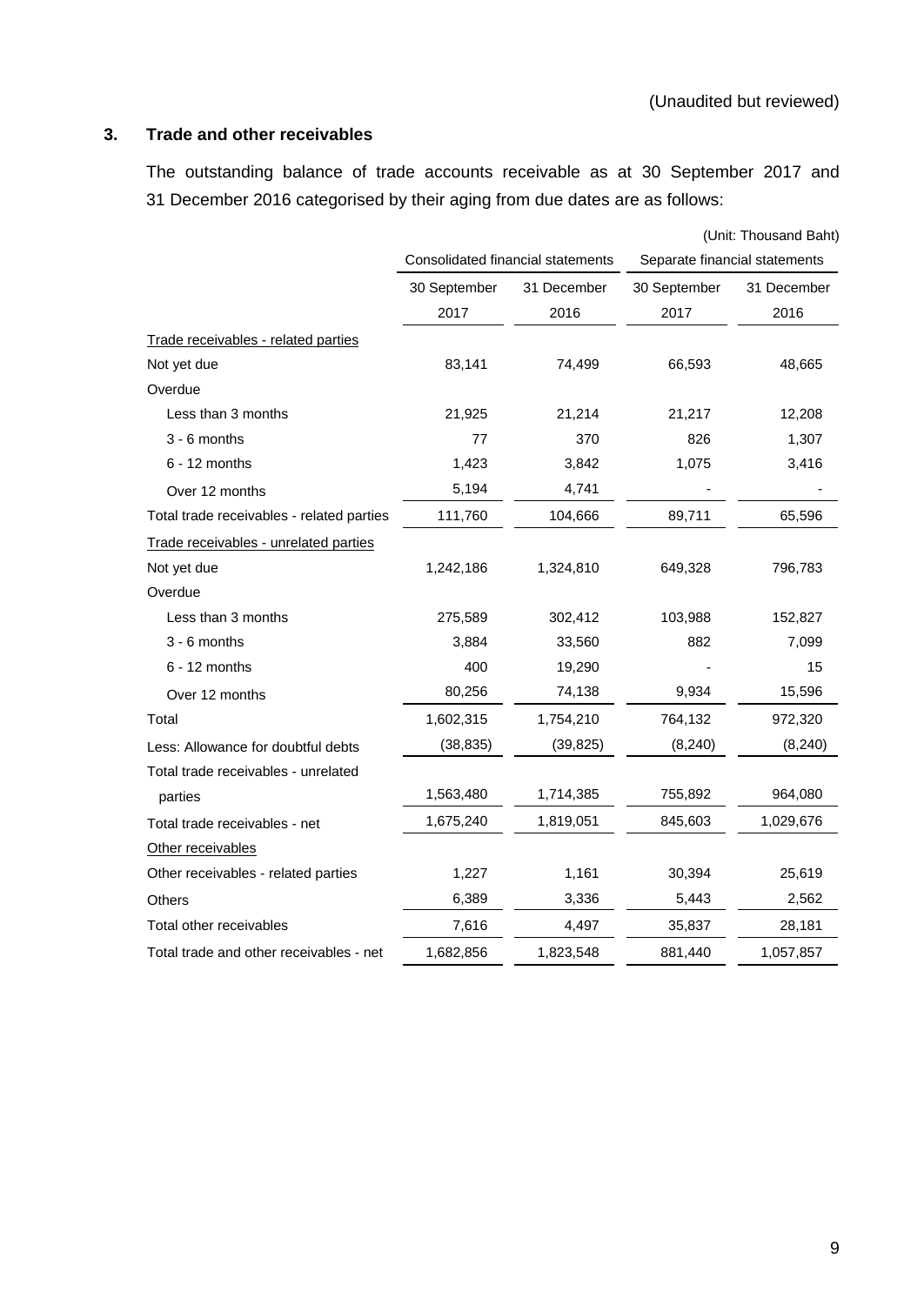### **4. Reduction of inventory to net realisable value**

Movements in the reduction of inventory to net realisable value account during the nine-month period ended 30 September 2017 are summarised below.

|                                                                  |              | (Unit: Thousand Baht) |
|------------------------------------------------------------------|--------------|-----------------------|
|                                                                  | Consolidated | Separate              |
|                                                                  | financial    | financial             |
|                                                                  | statements   | statements            |
| Balance as at 1 January 2017                                     | 151,666      | 79,604                |
| Reduction of inventory to net realisable value during the period | 40.813       | 15,033                |
| Balance as at 30 September 2017                                  | 192.479      | 94,637                |

# **5. Investments in subsidiaries**

As at 30 September 2017 and 31 December 2016, the Company has long-term investments in ordinary share of the following companies:

|                                                                    |                          |                 |      |                         |                                       |             |                          | (Unit: Thousand Baht)        |
|--------------------------------------------------------------------|--------------------------|-----------------|------|-------------------------|---------------------------------------|-------------|--------------------------|------------------------------|
|                                                                    |                          |                 |      |                         |                                       |             |                          | Dividend received during the |
| Company's name                                                     |                          | Paid-up capital |      | Shareholding percentage |                                       | Cost        | nine-month periods ended |                              |
|                                                                    | 30 September 31 December |                 |      |                         | 30 September 31 December 30 September | 31 December |                          | 30 September 30 September    |
|                                                                    | 2017                     | 2016            | 2017 | 2016                    | 2017                                  | 2016        | 2017                     | 2016                         |
|                                                                    |                          |                 | (%)  | (%)                     |                                       |             |                          |                              |
| Kulthorn Kirby Foundry Company                                     |                          |                 |      |                         |                                       |             |                          |                              |
| Limited                                                            | 575,000                  | 575,000         | 100  | 100                     | 739,999                               | 739,999     |                          |                              |
| Kulthorn Premier Company Limited                                   | 1,260,000                | 1,260,000       | 100  | 100                     | 1,936,751                             | 1,936,751   |                          |                              |
| Kulthorn Steel Company Limited                                     | 400,000                  | 400,000         | 100  | 100                     | 399,999                               | 399,999     |                          |                              |
| kulthorn Materials and Controls                                    |                          |                 |      |                         |                                       |             |                          |                              |
| Company Limited                                                    | 650,000                  | 650,000         | 100  | 100                     | 540,630                               | 540,630     |                          |                              |
| Kulthorn Research and                                              |                          |                 |      |                         |                                       |             |                          |                              |
| Development Company Limited                                        | 12,500                   |                 | 100  |                         | 12,500                                |             |                          |                              |
| Total                                                              |                          |                 |      |                         | 3,629,879                             | 3,617,379   |                          |                              |
| Less: Allowance for impairment loss on investments in subsidiaries |                          |                 |      |                         | (783,007)                             | (783,007)   |                          |                              |
| Total investments in subsidiaries - net                            |                          |                 |      |                         | 2,846,872                             | 2,834,372   |                          |                              |

On 14 December 2016, the Company's Board of Director's Meeting passed a resolution approving the establishment of a new company named Kulthorn Research and Development Company Limited to engage in provision of services with respect to technology research and development for products and manufacturing, with a registered share capital of Baht 50 million, comprising 500,000 ordinary shares of Baht 100 each. The Company holds 100 percent interest in this subsidiary. The subsidiary has registered its establishment with the Ministry of Commerce on 13 January 2017 and called up its first capital payment at 25% of its registered share capital. The subsidiary already received share capital payment, amounting to Baht 12.5 million on 26 January 2017.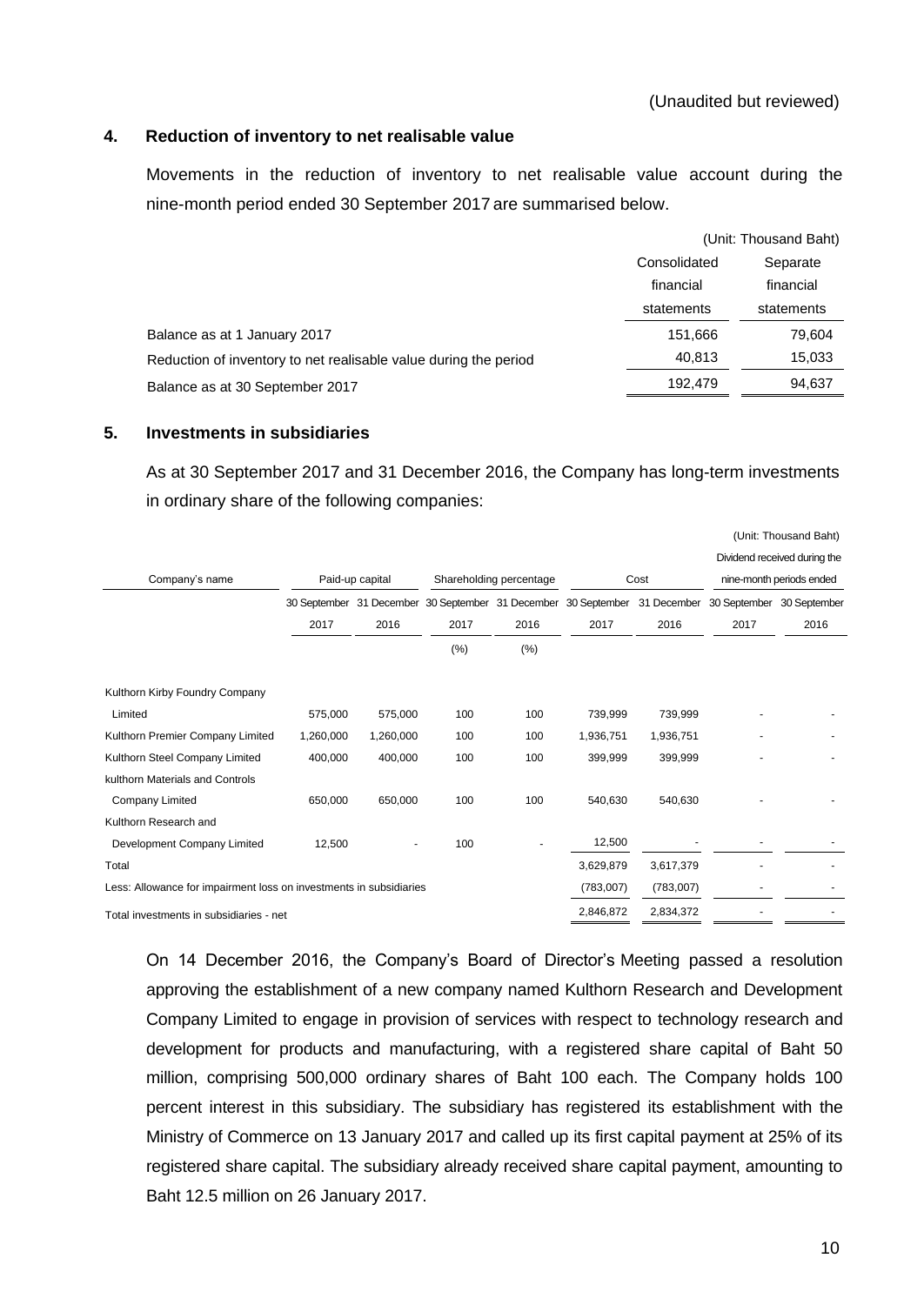### **6. Property, plant and equipment**

Movements of the property, plant and equipment account during the nine-month period ended 30 September 2017 are summarised below.

|                                                               |                      | (Unit: Thousand Baht) |
|---------------------------------------------------------------|----------------------|-----------------------|
|                                                               | Consolidated         | Separate              |
|                                                               | financial statements | financial statements  |
| Net book value as at 1 January 2017                           | 3,019,407            | 1,322,221             |
| Acquisitions during the period - at cost                      | 190.588              | 104.544               |
| Disposals during the period - net book value at disposal date | (38)                 | (9)                   |
| Depreciation for the period                                   | (348, 740)           | (154,938)             |
| Translation adjustment                                        | (5, 169)             |                       |
| Net book value as at 30 September 2017                        | 2,856,048            | 1,271,818             |

The Company and its subsidiaries pledged their land and buildings thereon with financial institutions as collateral to secure loans as discussed in Note 11.

In addition, the Company and its subsidiaries have entered into negative pledge memorandums, which are part of the short-term credit facility agreements with 3 financial institutions. Under these memorandums, the Company and its subsidiaries are not allowed to dispose, transfer, mortgage or provide any lien on their land and buildings thereon and machinery, except to use as collateral for the syndicated loans to pay off the debts to those financial institutions as described in Note 9.

#### **7. Goodwill on business combination**

|                                   |                                   | (Unit: Thousand Baht) |
|-----------------------------------|-----------------------------------|-----------------------|
|                                   | Consolidated financial statements |                       |
|                                   | 30 September 2017                 | 31 December 2016      |
| Goodwill on business combination  | 37,620                            | 37,620                |
| Less: Accumulated impairment loss | (37, 620)                         | (37, 620)             |
| Net book value                    |                                   |                       |
|                                   |                                   |                       |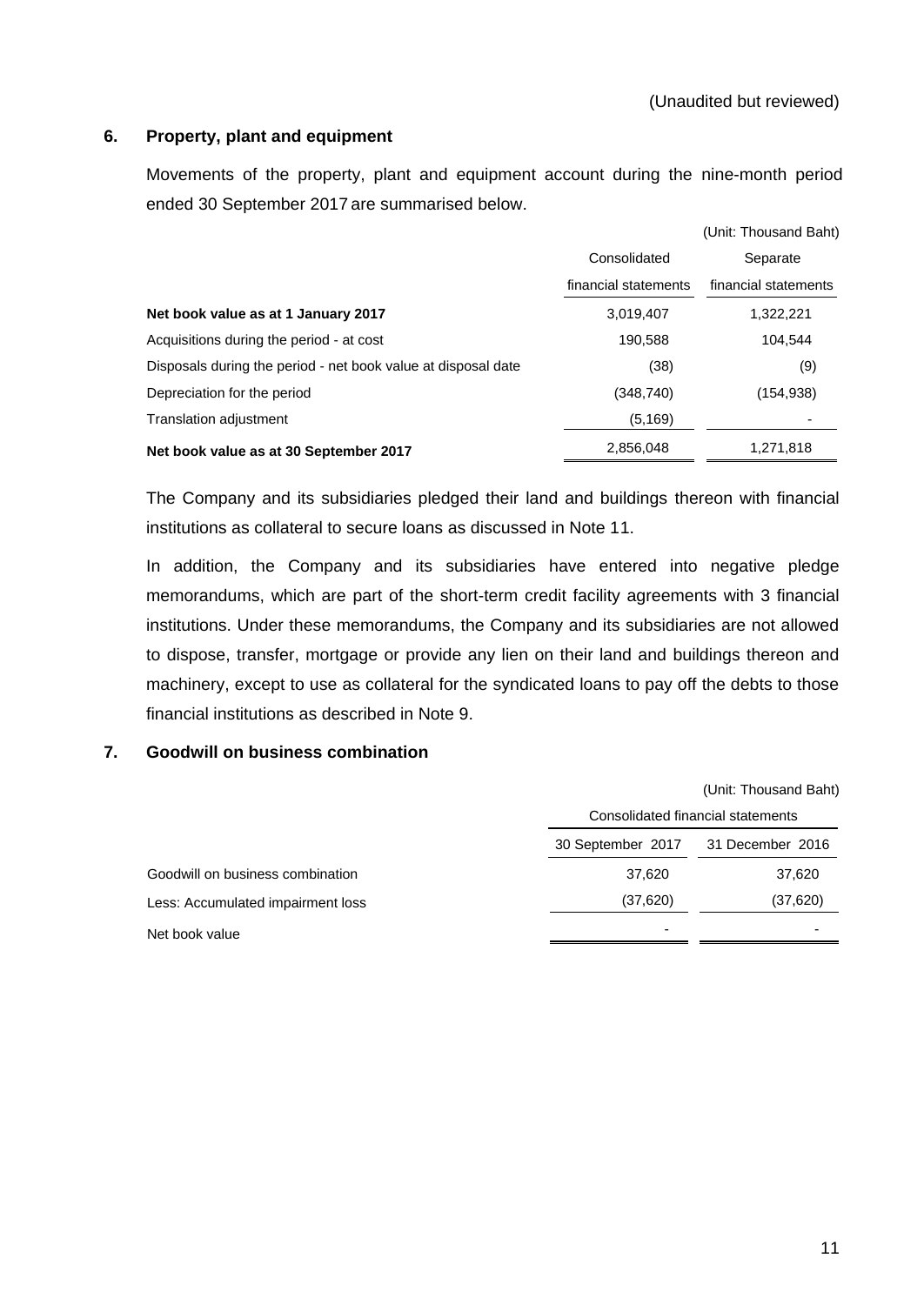# **8. Other intangible assets**

Movements of the other intangible assets account during the nine-month period ended 30 September 2017 are summarised below.

|                                          |                      | (Unit: Thousand Baht) |
|------------------------------------------|----------------------|-----------------------|
|                                          | Consolidated         | Separate              |
|                                          | financial statements | financial statements  |
| Net book value as at 1 January 2017      | 75.271               | 27,368                |
| Acquisitions during the period - at cost | 3.550                | 1,676                 |
| Amortisation for the period              | (8, 189)             | (2,931)               |
| Translation adjustment                   | (145)                |                       |
| Net book value as at 30 September 2017   | 70.487               | 26,113                |

# **9. Bank overdrafts and short-term loans from financial institutions**

|                        |                     |              |                      |                      | (Unit: Thousand Baht) |
|------------------------|---------------------|--------------|----------------------|----------------------|-----------------------|
|                        | Interest rate       | Consolidated |                      | Separate             |                       |
|                        | (percent per annum) |              | financial statements | financial statements |                       |
|                        |                     | 30 September | 31 December          | 30 September         | 31 December           |
|                        |                     | 2017         | 2016                 | 2017                 | 2016                  |
| <b>Bank overdrafts</b> | $7.12 - 7.13$       | 4.235        | 14.900               |                      |                       |
| Short-term loans       | $3.25 - 4.38$       | 819,500      | 545,689              | 559,500              | 250,689               |
| <b>Trust receipts</b>  | $4.25 - 4.57$       | 1,647,881    | 1,434,558            | 656.164              | 468,571               |
| Packing credit         | $4.32 - 5.66$       | 361,285      | 806,547              | 78.900               | 550,376               |
| Total                  |                     | 2,832,901    | 2,801,694            | 1,294,564            | 1,269,636             |

The Company and its subsidiaries have entered into negative pledge memorandums, which are part of the short-term credit facility agreements with 3 financial institutions. Under the agreements, the Company and its subsidiaries are required to comply with certain conditions including maintaining interest bearing debt to EBITDA plus extraordinary item and non-cash items ratio not exceeding 5:1 for the consolidated financial statements and debt to equity ratio for the consolidated financial statements not exceeding 2.75:1. The Company and its subsidiaries are not allowed to dispose, transfer, mortgage or provide any lien on their assets, both existing and to be acquired in the future, except to use as collateral for the syndicated loan to pay off the debt to those financial institutions.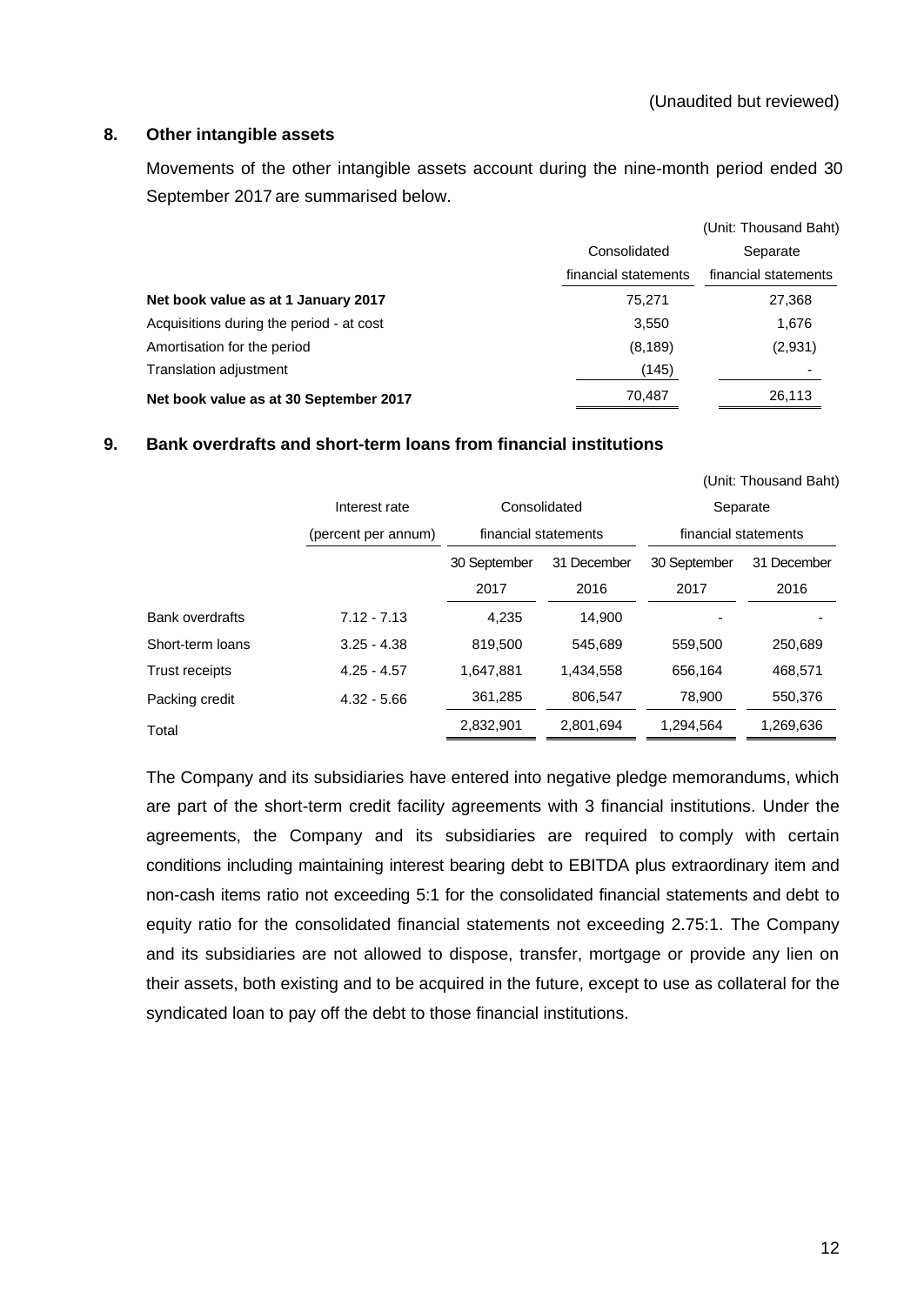# **10. Trade and other payables**

|                                              |              |                      |                      | (Unit: Thousand Baht) |  |  |
|----------------------------------------------|--------------|----------------------|----------------------|-----------------------|--|--|
|                                              |              | Consolidated         | Separate             |                       |  |  |
|                                              |              | financial statements | financial statements |                       |  |  |
|                                              | 30 September | 31 December          | 30 September         | 31 December           |  |  |
|                                              | 2017         | 2016                 | 2017                 | 2016                  |  |  |
| Trade payables - related parties             | 9,192        | 18,028               | 395,910              | 322,591               |  |  |
| Trade payables - unrelated parties           | 759,357      | 724,386              | 429,964              | 492,946               |  |  |
| Other payables - related parties             | 6,173        | 7,948                | 2,663                | 33,999                |  |  |
| Other payables - unrelated parties           | 203,894      | 153,318              | 128,616              | 93,550                |  |  |
| Accrued interest expenses to related parties |              |                      | 2,527                | 2,641                 |  |  |
| Accrued interest expenses to unrelated       |              |                      |                      |                       |  |  |
| parties                                      | 1,890        | 2,288                | 742                  | 1,015                 |  |  |
| Accrued expenses - related parties           |              | 380                  |                      |                       |  |  |
| Accrued expenses - unrelated parties         | 181,216      | 97,226               | 76,827               | 41,405                |  |  |
| Total trade and other payables               | 1,161,722    | 1,003,574            | 1,037,249            | 988,147               |  |  |

# **11. Long-term loans**

|                                         | (Unit: Thousand Baht) |                           |  |  |  |
|-----------------------------------------|-----------------------|---------------------------|--|--|--|
|                                         |                       | Consolidated and Separate |  |  |  |
|                                         |                       | financial statements      |  |  |  |
|                                         | 30 September          | 31 December               |  |  |  |
|                                         | 2017                  | 2016                      |  |  |  |
| Long-term loans                         | 850,000               | 1,000,000                 |  |  |  |
| Less: current portion                   | (200,000)             | (200,000)                 |  |  |  |
| Long-term loans, net of current portion | 650,000               | 800,000                   |  |  |  |
|                                         |                       |                           |  |  |  |

Movement of long-term loans during the nine-month period ended 30 September 2017 are summarised below.

|                                        | (Unit: Thousand Baht) |
|----------------------------------------|-----------------------|
|                                        | Consolidated and      |
|                                        | Separate              |
|                                        | financial statements  |
| Balance as at 1 January 2017           | 1,000,000             |
| Less: Repayment during the period      | (150,000)             |
| <b>Balance as at 30 September 2017</b> | 850,000               |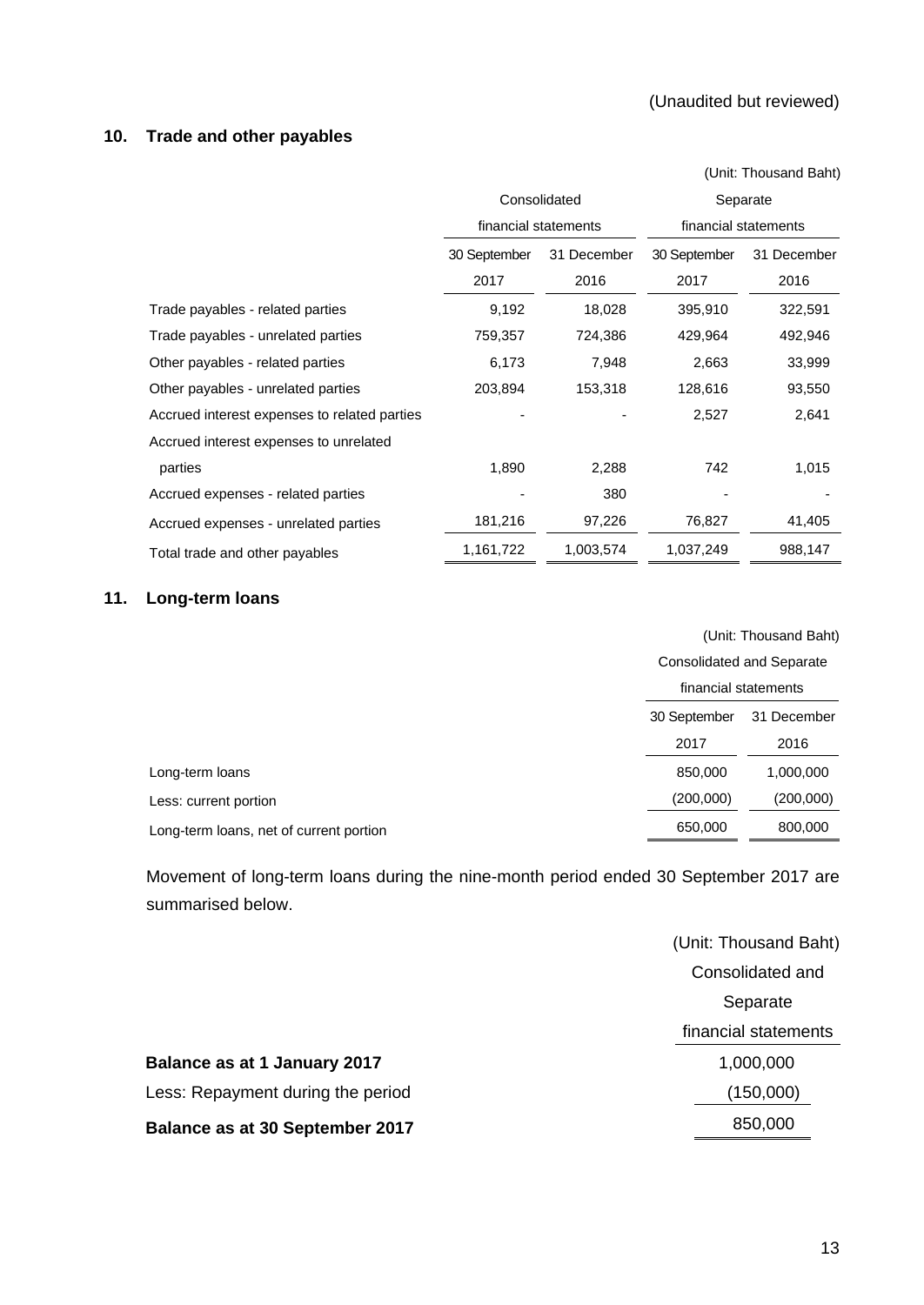In December 2016, the Company and its subsidiaries entered into a Credit Facility Agreement with three financial institutions to obtain long-term syndicated loans facility amounting to Baht 2,000 million.

In December 2016, the Company drew down a Baht 1,000 million loans from financial institutions, and the loan shall be repaid within the year 2021. The repayment of the principal is to be made in 20 quarterly installments, of Baht 50 million each, with the first installment to be paid in March 2017.

The loan is subject to interest at the rate with reference to THBFIX+3%, and interest is to be paid on a monthly basis.

Under the loan agreement, the Company and its subsidiaries have to comply with certain conditions including maintaining interest bearing debt to EBITDA plus extraordinary item and non-cash items ratio for the consolidated financial statements not exceeding 5:1 and debt to equity ratio for the consolidated financial statements not exceeding 2.75:1. As at 31 December 2016, the Company and its subsidiaries were able to maintain and comply with all conditions as specified in the loan agreement.

The above long-term loans from financial institutions are guaranteed by mortgage of the Company's and its subsidiaries' properties and plant thereon.

#### **12. Liabilities under financial lease agreements**

|                                               |              |                      |                      | (Unit: Thousand Baht) |  |  |
|-----------------------------------------------|--------------|----------------------|----------------------|-----------------------|--|--|
|                                               |              | Consolidated         | Separate             |                       |  |  |
|                                               |              | financial statements | financial statements |                       |  |  |
|                                               | 30 September | 31 December          | 30 September         | 31 December           |  |  |
|                                               | 2017         | 2016                 | 2017                 | 2016                  |  |  |
| Liabilities under financial lease agreements  | 153,088      | 212,770              | 12,160               | 23,588                |  |  |
| Less: Deferred interest expenses              | (11, 305)    | (19, 375)            | (634)                | (1, 446)              |  |  |
| Total                                         | 141,783      | 193,395              | 11,526               | 22,142                |  |  |
| Less: Portion due within one year             | (62, 755)    | (67, 705)            | (7,933)              | (13, 165)             |  |  |
| Liabilities under financial lease agreements, |              |                      |                      |                       |  |  |
| net of current portion                        | 79,028       | 125,690              | 3,593                | 8,977                 |  |  |

The Company and its subsidiaries have entered into the finance lease agreements for rental of machinery and motor vehicles for use in their operation, whereby they are committed to pay rental on a monthly basis. The terms of the agreements are generally between 3 and 5 years.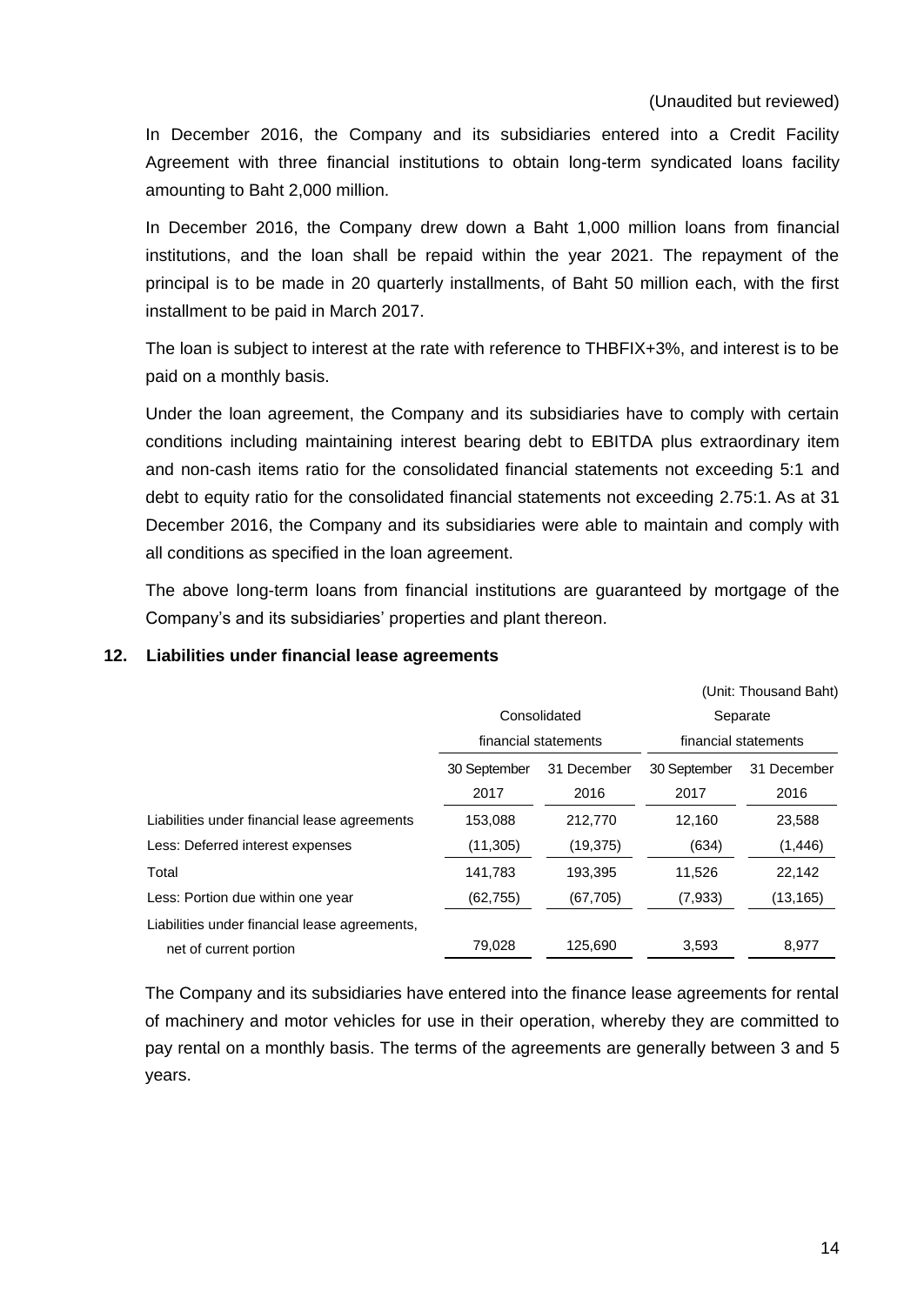### **13. Income tax**

Interim corporate income tax was calculated on profit before income tax for the period, using the estimated effective tax rate for the year.

Income tax expenses for the three-month and nine-month periods ended 30 September 2017 and 2016 are made up as follows:

|                                          |                                   |                               |                            | (Unit: Thousand Baht) |  |  |  |  |
|------------------------------------------|-----------------------------------|-------------------------------|----------------------------|-----------------------|--|--|--|--|
|                                          | Consolidated financial statements |                               |                            |                       |  |  |  |  |
|                                          | For the three-month periods       |                               | For the nine-month periods |                       |  |  |  |  |
|                                          | ended 30 September                |                               | ended 30 September         |                       |  |  |  |  |
|                                          | <u>2017</u>                       | 2016                          | <u>2017</u>                | 2016                  |  |  |  |  |
| <b>Current income tax:</b>               |                                   |                               |                            |                       |  |  |  |  |
| Interim corporate income tax charge      | (11, 835)                         | 1,807                         | 20,752                     | 52,436                |  |  |  |  |
| Deferred tax:                            |                                   |                               |                            |                       |  |  |  |  |
| Relating to origination and reversal of  |                                   |                               |                            |                       |  |  |  |  |
| temporary differences                    | (3,825)                           | (4,982)                       | (11, 977)                  | (1,884)               |  |  |  |  |
| Income tax expense (revenue) reported in |                                   |                               |                            |                       |  |  |  |  |
| the statements of comprehensive          |                                   |                               |                            |                       |  |  |  |  |
| income                                   | (15,660)                          | (3, 175)                      | 8,775                      | 50,552                |  |  |  |  |
|                                          |                                   |                               |                            |                       |  |  |  |  |
|                                          |                                   |                               |                            | (Unit: Thousand Baht) |  |  |  |  |
|                                          |                                   | Separate financial statements |                            |                       |  |  |  |  |
|                                          | For the three-month periods       |                               | For the nine-month periods |                       |  |  |  |  |
|                                          | ended 30 September                |                               | ended 30 September         |                       |  |  |  |  |

|                                          | ended 30 September |          | ended 30 September |         |  |
|------------------------------------------|--------------------|----------|--------------------|---------|--|
|                                          | 2017               | 2016     | 2017               | 2016    |  |
| <b>Current income tax:</b>               |                    |          |                    |         |  |
| Interim corporate income tax charge      | (11, 429)          | (2,661)  | 4,275              | 28,261  |  |
| Deferred tax:                            |                    |          |                    |         |  |
| Relating to origination and reversal of  |                    |          |                    |         |  |
| temporary differences                    | (556)              | (3, 121) | (6,823)            | (2,264) |  |
| Income tax expense (revenue) reported in |                    |          |                    |         |  |
| the statements of comprehensive          |                    |          |                    |         |  |
| income                                   | (11, 985)          | (5,782)  | (2,548)            | 25,997  |  |

# **14. Earnings per share**

Basic earnings per share is calculated by dividing profit (loss) for the period attributable to equity holders of the Company (excluding other comprehensive income) by the weighted average number of ordinary shares in issue during the period.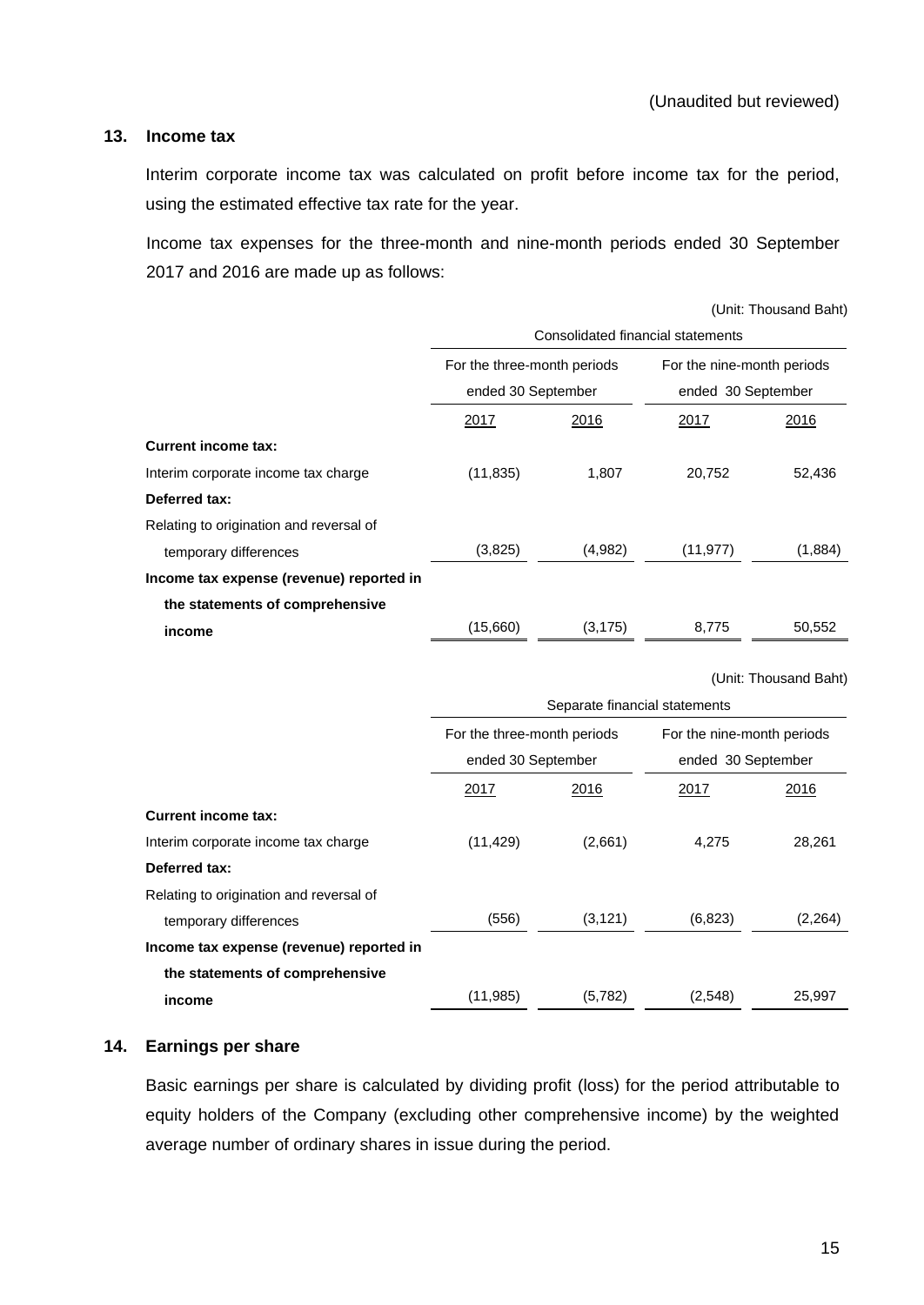# **15. Segment information**

The Company and its subsidiaries are organised into business units based on its products and services. During the current period, the Company and its subsidiaries have not changed the organisation of their reportable segments.

The following tables present revenue and profit information regarding the Company and its subsidiaries' operating segments for the threemonth and nine-month periods ended 30 September 2017 and 2016, respectively.

(Unit: Million Baht)

|                                   | For the three-month periods ended 30 September |             |                              |      |      |                             |        |                       |      |              |       |              |                 |                |       |       |
|-----------------------------------|------------------------------------------------|-------------|------------------------------|------|------|-----------------------------|--------|-----------------------|------|--------------|-------|--------------|-----------------|----------------|-------|-------|
|                                   |                                                | Compressors |                              |      |      |                             |        |                       |      |              |       |              | Adjustments and |                |       |       |
|                                   |                                                | and parts   | Enameled wire<br>Steel sheet |      |      | Steel coil center<br>Others |        | <b>Total Segments</b> |      | eliminations |       | Consolidated |                 |                |       |       |
|                                   | 2017                                           | 2016        | 2017                         | 2016 | 2017 | 2016                        | 2017   | 2016                  | 2017 | 2016         | 2017  | 2016         | 2017            | 2016           | 2017  | 2016  |
| Revenue                           |                                                |             |                              |      |      |                             |        |                       |      |              |       |              |                 |                |       |       |
| <b>External customers</b>         | 1,276                                          | 998         | 362                          | 305  | 241  | 218                         | 219    | 201                   | 18   | 19           | 2,116 | 1,741        |                 | $\blacksquare$ | 2,116 | 1,741 |
| Inter-segment                     | 45                                             | 44          | 92                           | 89   | 95   | 110                         | 81     | 75                    | 23   | 18           | 336   | 336          | (336)           | (336)          |       |       |
| <b>Total revenue</b>              | 1,321                                          | 1,042       | 454                          | 394  | 336  | 328                         | 300    | 276                   | 41   | 37           | 2,452 | 2,077        | (336)           | (336)          | 2,116 | 1,741 |
| <b>Results</b>                    |                                                |             |                              |      |      |                             |        |                       |      |              |       |              |                 |                |       |       |
| Segment gross profit (loss)       | (90)                                           | 39          | 6                            | (10) | (3)  | 27                          | $38\,$ | 32                    | (6)  | (6)          | (55)  | 82           | 19              | 9              | (36)  | 91    |
| Other income                      |                                                |             |                              |      |      |                             |        |                       |      |              |       |              |                 |                | 71    | 50    |
| Selling and distribution expenses |                                                |             |                              |      |      |                             |        |                       |      |              |       |              |                 |                | (29)  | (22)  |
| Administrative expenses           |                                                |             |                              |      |      |                             |        |                       |      |              |       |              |                 |                | (98)  | (100) |
| Loss on exchange                  |                                                |             |                              |      |      |                             |        |                       |      |              |       |              |                 |                |       | (1)   |
| Finance cost                      |                                                |             |                              |      |      |                             |        |                       |      |              |       |              |                 |                | (45)  | (44)  |
| Loss before income tax            |                                                |             |                              |      |      |                             |        |                       |      |              |       |              |                 |                | (137) | (26)  |
| Income tax                        |                                                |             |                              |      |      |                             |        |                       |      |              |       |              |                 |                | 15    | 3     |
| Loss for the period               |                                                |             |                              |      |      |                             |        |                       |      |              |       |              |                 |                | (122) | (23)  |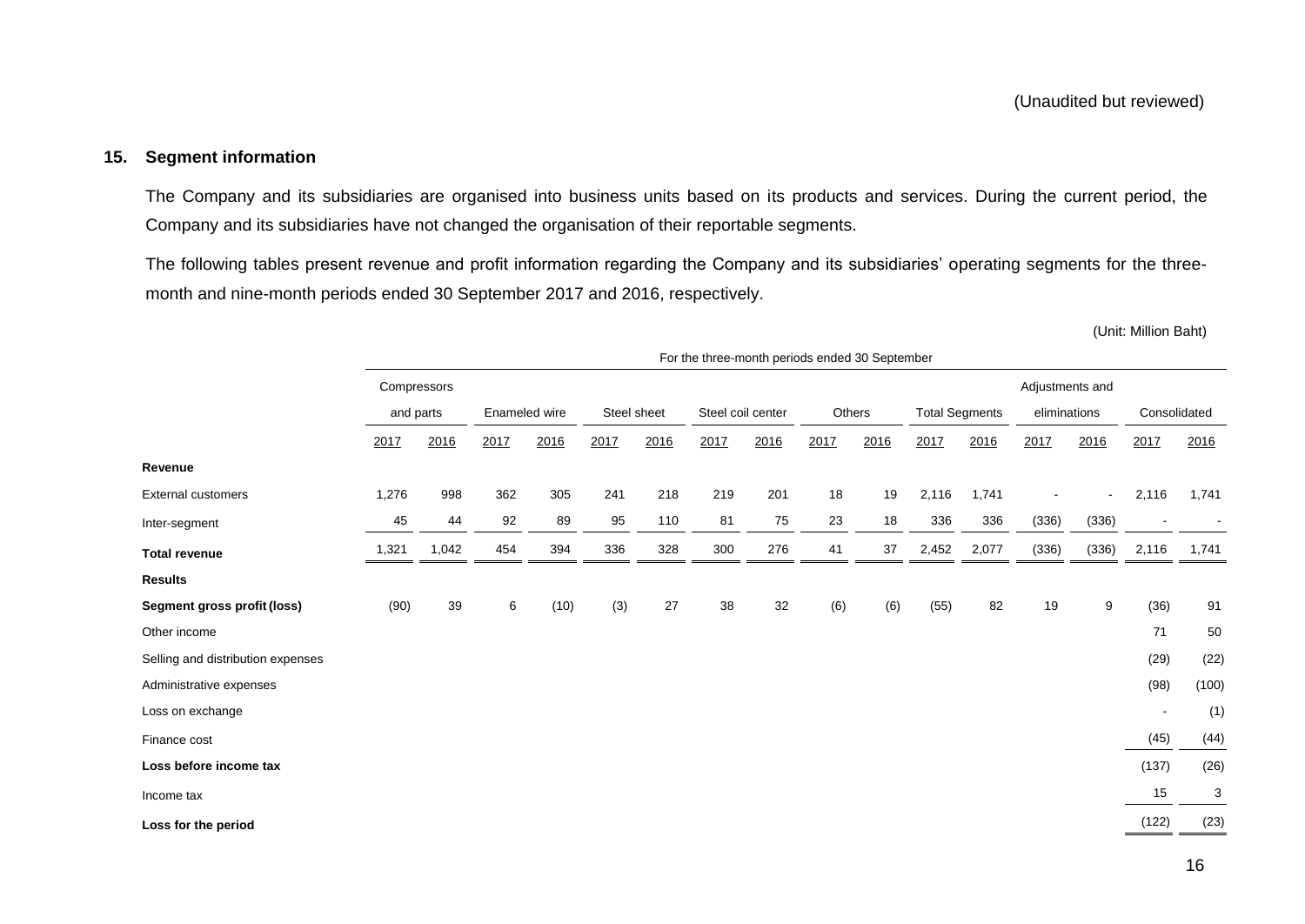### (Unit: Million Baht)

|                                   | For the nine-month periods ended 30 September |       |                              |       |       |                   |      |        |      |                       |       |              |          |              |       |       |
|-----------------------------------|-----------------------------------------------|-------|------------------------------|-------|-------|-------------------|------|--------|------|-----------------------|-------|--------------|----------|--------------|-------|-------|
|                                   | Adjustments and<br>Compressors                |       |                              |       |       |                   |      |        |      |                       |       |              |          |              |       |       |
|                                   | and parts                                     |       | Steel sheet<br>Enameled wire |       |       | Steel coil center |      | Others |      | <b>Total Segments</b> |       | eliminations |          | Consolidated |       |       |
|                                   | 2017                                          | 2016  | 2017                         | 2016  | 2017  | 2016              | 2017 | 2016   | 2017 | 2016                  | 2017  | 2016         | 2017     | 2016         | 2017  | 2016  |
| Revenue                           |                                               |       |                              |       |       |                   |      |        |      |                       |       |              |          |              |       |       |
| <b>External customers</b>         | 4,280                                         | 4,070 | 1,126                        | 900   | 833   | 687               | 640  | 695    | 61   | 56                    | 6,940 | 6,408        |          |              | 6,940 | 6,408 |
| Inter-segment                     | 108                                           | 156   | 280                          | 363   | 419   | 293               | 285  | 270    | 89   | 65                    | 1,181 | 1,147        | (1, 181) | (1, 147)     |       |       |
| <b>Total revenue</b>              | 4,388                                         | 4,226 | 1,406                        | 1,263 | 1,252 | 980               | 925  | 965    | 150  | 121                   | 8,121 | 7,555        | (1, 181) | (1, 147)     | 6,940 | 6,408 |
| <b>Results</b>                    |                                               |       |                              |       |       |                   |      |        |      |                       |       |              |          |              |       |       |
| Segment gross profit (loss)       | (17)                                          | 341   | 35                           | (32)  | 81    | 81                | 146  | 156    | (8)  | (12)                  | 237   | 534          | 32       | 34           | 269   | 568   |
| Other income                      |                                               |       |                              |       |       |                   |      |        |      |                       |       |              |          |              | 195   | 128   |
| Selling and distribution expenses |                                               |       |                              |       |       |                   |      |        |      |                       |       |              |          |              | (96)  | (78)  |
| Administrative expenses           |                                               |       |                              |       |       |                   |      |        |      |                       |       |              |          |              | (302) | (307) |
| Gain (loss) on exchange           |                                               |       |                              |       |       |                   |      |        |      |                       |       |              |          |              | 13    | (11)  |
| Finance cost                      |                                               |       |                              |       |       |                   |      |        |      |                       |       |              |          |              | (137) | (139) |
| Profit (loss) before income tax   |                                               |       |                              |       |       |                   |      |        |      |                       |       |              |          |              | (58)  | 161   |
| Income tax                        |                                               |       |                              |       |       |                   |      |        |      |                       |       |              |          |              | (9)   | (51)  |
| Profit (loss) for the period      |                                               |       |                              |       |       |                   |      |        |      |                       |       |              |          |              | (67)  | 110   |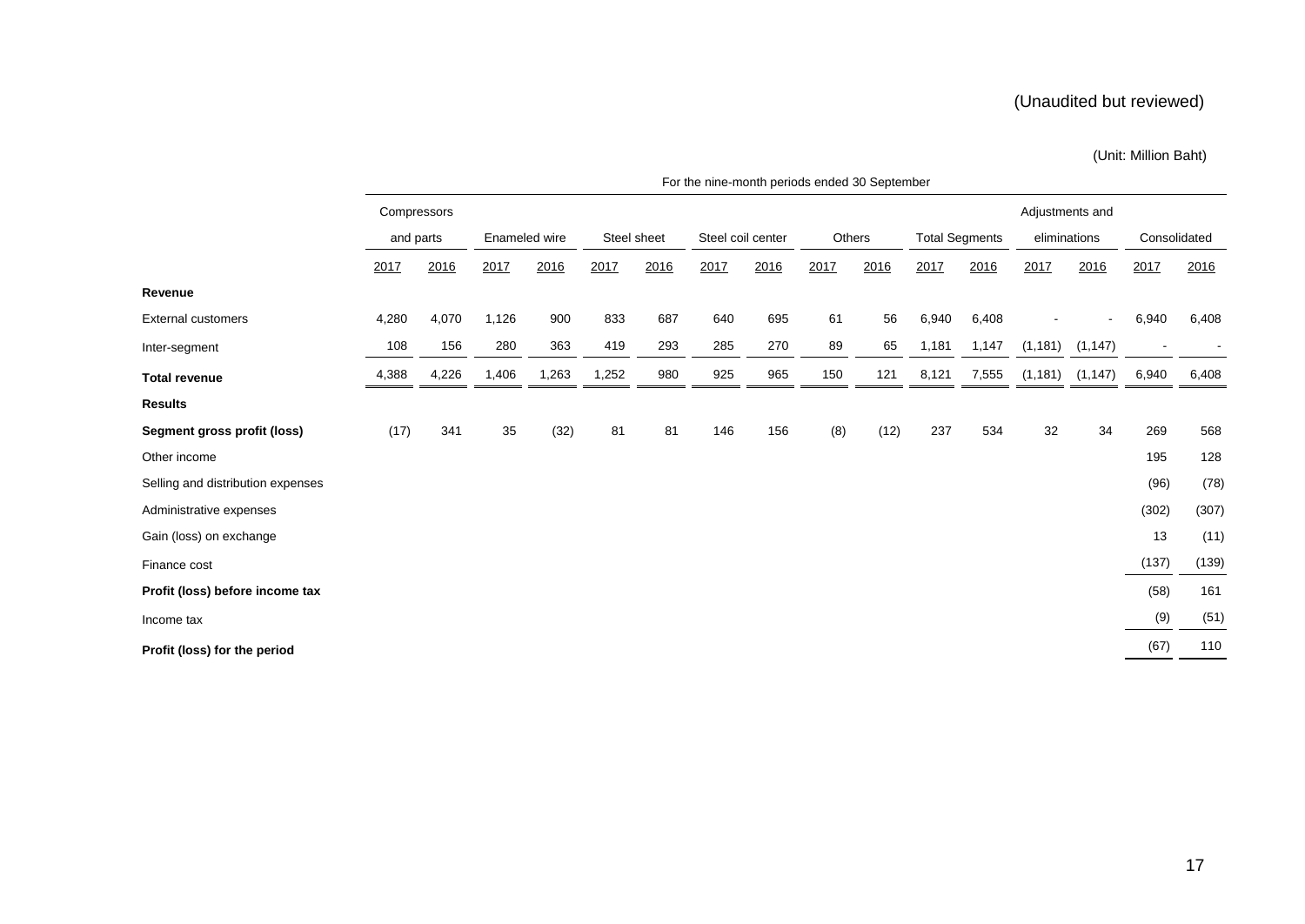# **16. Dividends**

|                          |                               | <b>Total dividends</b> | Dividend per share |
|--------------------------|-------------------------------|------------------------|--------------------|
| <b>Dividends</b>         | Approved by                   | (Million Baht)         | (Baht)             |
| Final dividends for 2015 | Annual General Meeting of the |                        |                    |
|                          | shareholders on 23 April 2016 | 180                    | 0.15               |
| Total for 2016           |                               | 180                    | 0.15               |
|                          |                               |                        |                    |
| Final dividends for 2016 | Annual General Meeting of the |                        |                    |
|                          | shareholders on 20 April 2017 | 120                    | 0.10               |
| Total for 2017           |                               | 120                    | 0.10               |

# **17. Commitment and contingent liabilities**

# **17.1 Capital commitments**

As at 30 September 2017, the subsidiaries have capital commitments of approximately EUR 1.7 million and Baht 35.7 million (totaling approximately Baht 95.9 million) (31 December 2016: Baht 0.4 million), relating to acquisition of machinery.

# **17.2 Operating lease commitments**

The Company and its subsidiaries have entered into several lease agreements in respect of the lease of land, motor vehicles, and office equipment. The terms of the agreements are generally between 1 and 3 years. Future minimum lease payments required under these operating leases agreements were as follows:

|                             |              |                        |                      | (Unit: Million Baht) |  |  |
|-----------------------------|--------------|------------------------|----------------------|----------------------|--|--|
|                             |              | Consolidated financial | Separate             |                      |  |  |
|                             |              | statements             | financial statements |                      |  |  |
|                             | 30 September | 31 December            | 30 September         | 31 December          |  |  |
|                             | 2017         | 2016                   | 2017                 | 2016                 |  |  |
| Payable:                    |              |                        |                      |                      |  |  |
| In up to 1 year             | 23.8         | 30.2                   | ٠                    | 5.1                  |  |  |
| In over 1 and up to 3 years | 13.5         | 26.3                   |                      | 3.4                  |  |  |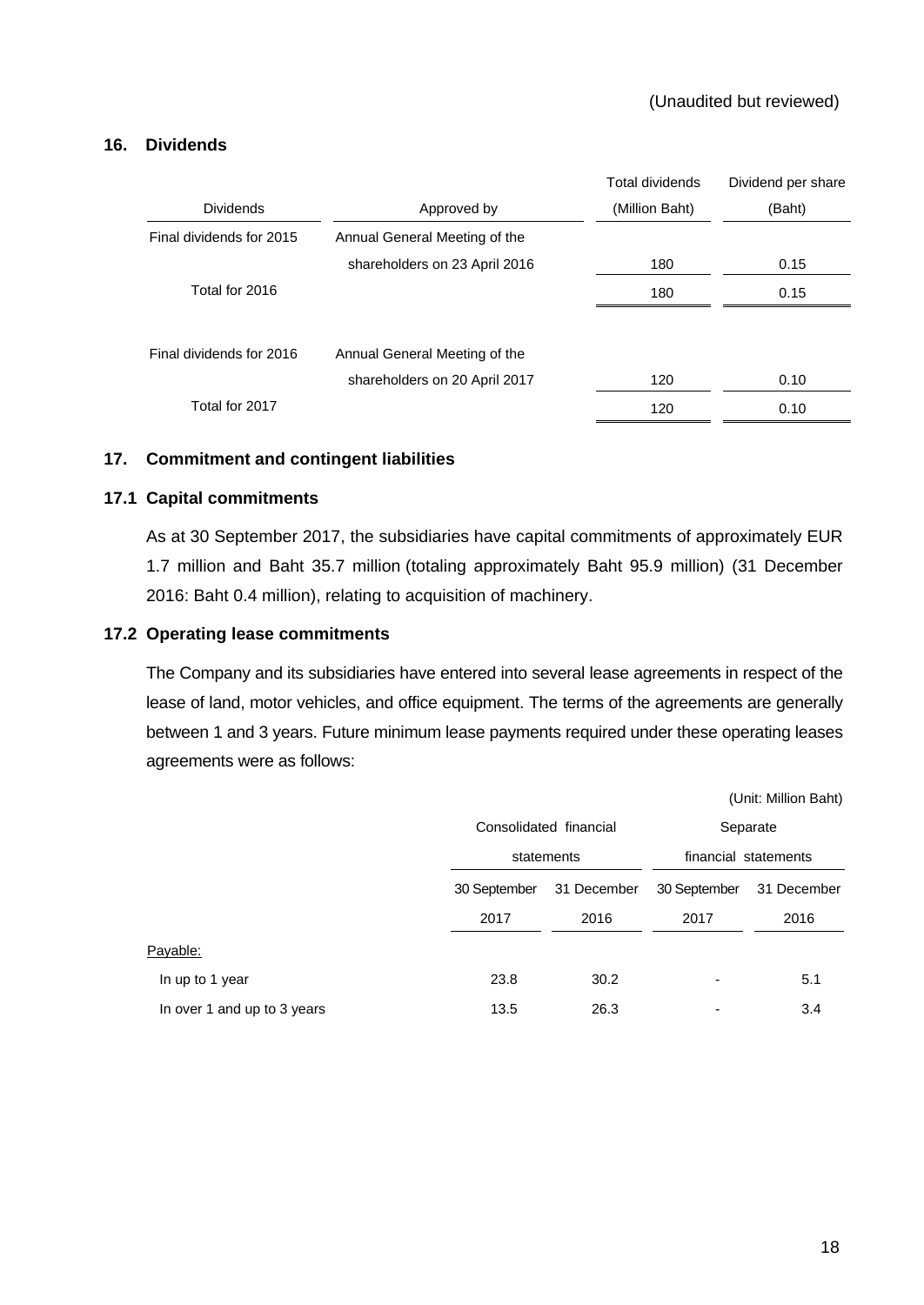# **17.3 Long-term service commitments**

a) The Company and its subsidiaries have commitments relating to service agreements payable in the future as follows:

|                 |              |                      |                      | (Unit: Million Baht) |  |  |
|-----------------|--------------|----------------------|----------------------|----------------------|--|--|
|                 |              | Consolidated         |                      |                      |  |  |
|                 |              | financial statements | financial statements |                      |  |  |
|                 | 30 September | 31 December          | 30 September         | 31 December          |  |  |
|                 | 2017         | 2016                 | 2017                 | 2016                 |  |  |
| Payable:        |              |                      |                      |                      |  |  |
| In up to 1 year | 12.4         | 8.5                  | 5.1                  | 2.8                  |  |  |
| In over 1 year  | 6.0          | 0.1                  | 4.3                  |                      |  |  |

b) A subsidiary company entered into technical license and royalty agreement with an oversea company. Under the agreement the subsidiary company has obliged to pay license and royalty fee to that company at the rate stipulated in the agreement. The agreement has been in effect since 15 July 2004 and shall continue unless cancelled by either party.

As at 30 September 2017, the subsidiary has outstanding royalty fees amounting to Baht 17.6 million (31 December 2016: Baht 17.6 million) which was included in other current liabilities.

c) The Company and its subsidiaries have commitments related to sales commissions payable to sale agents at the rate stipulated in the agreements or rate agreed between parties.

# **17.4 Guarantees**

- a) As at 30 September 2017, the Company and Kulthorn Materials and Controls Company Limited have contingent liability relating to the guarantee of credit facility of Suzhou Kulthorn Magnet Wire Co., Ltd. to an oversea branch of a commercial bank amounting to RMB 60 million or equivalent to Baht 304 million (31 December 2016: RMB 60 million or equivalent to Baht 313 million).
- b) As at 30 September 2017, there were outstanding bank guarantees of approximately Baht 67.3 million (31 December 2016: Baht 78.8 million), the Company only: Baht 8.3 million (31 December 2016: Baht 19.7 million) issued by the banks on behalf of the Company and its subsidiaries in respect of certain performance bonds as required in the normal course of business of the Company and its subsidiaries. These include letter of guarantee to guarantee electricity usage amounting to Baht 65.9 million (31 December 2016: Baht 77.3 million), the Company only: Baht 8.2 million (31 December 2016: Baht 19.6 million) and to guarantee import duty and others amounting to Baht 1.4 million (31 December 2016: Baht 1.4 million), the Company only: Baht 0.1 million (31 December 2016: Baht 0.1 million).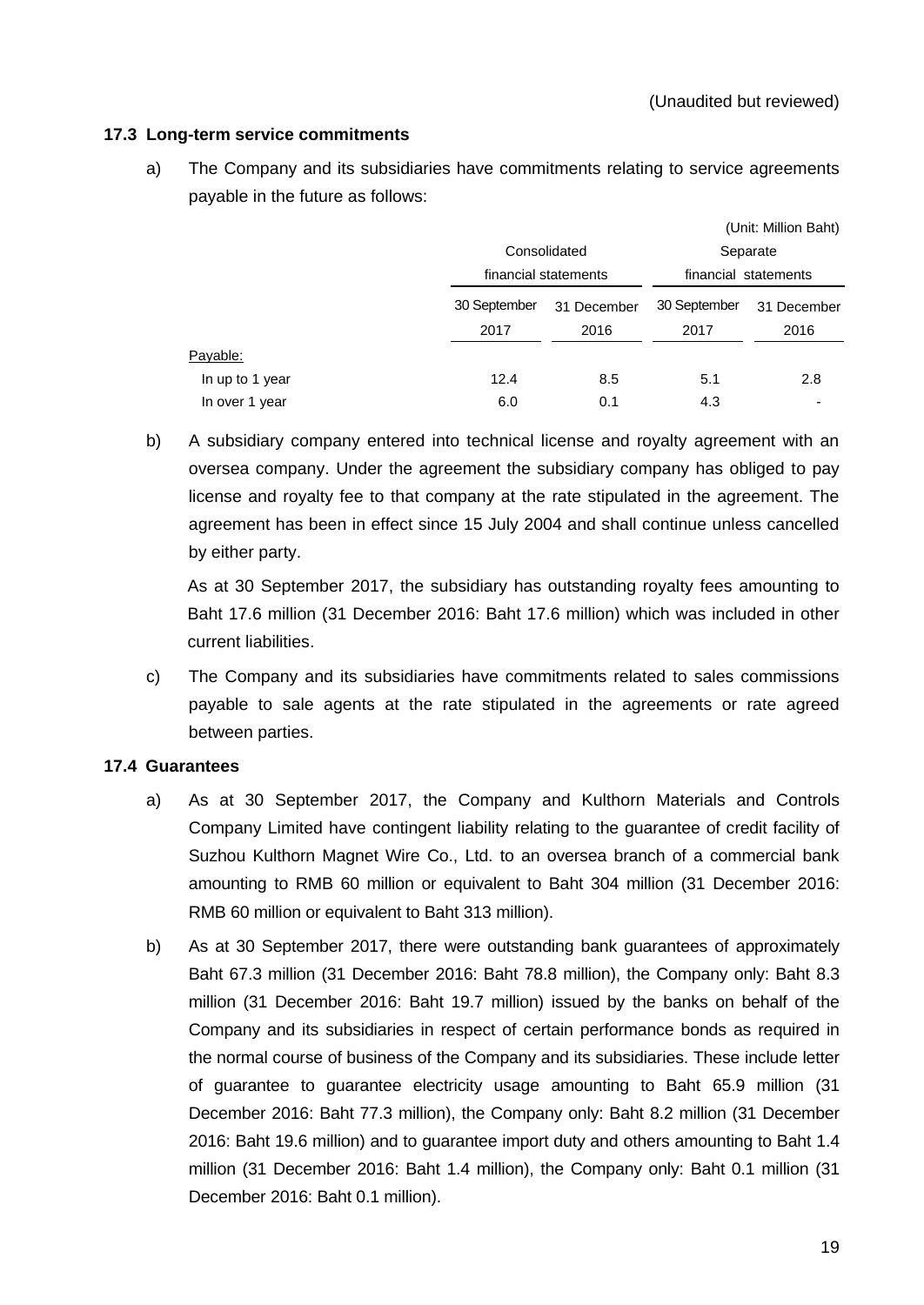# **17.5 Litigation**

During the year 2016, a foreign subsidiary was sued for compensation for damages caused by production delay arising from a strike staged by subsidiary's employees during September 2014. Subsequently on 1 August 2017, the local court ordered the subsidiary to settle compensation to that company amounting to approximately RMB 1.8 million. As at 30 September 2017, the subsidiary has already settled such compensation in full amount.

# **18. Foreign currency risk**

The Company and its subsidiaries' exposure to foreign currency risk arises mainly from purchases and sales of goods in foreign currencies. The Company and its subsidiaries seek to reduce this risk by entering into forward exchange contracts which generally mature within one year, when they consider appropriate.

Below is the summary of the Company and its subsidiaries' foreign currencies-denominated financial assets/liabilities.

|                  |                                   |                          | As at 30 September 2017  |                               |                       |         |  |
|------------------|-----------------------------------|--------------------------|--------------------------|-------------------------------|-----------------------|---------|--|
|                  | Consolidated financial statements |                          |                          | Separate financial statements | Exchange rate         |         |  |
| Foreign currency | Financial<br>assets               | Financial<br>liabilities | Financial<br>assets      | Financial<br>liabilities      | <b>Buying</b>         | Selling |  |
|                  | (Million)                         | (Million)                | (Million)                | (Million)                     | (Baht per one foreign |         |  |
|                  |                                   |                          |                          |                               | currency unit)        |         |  |
| US dollar        | 19                                | 15                       | 14                       | 3                             | 33.2043               | 33.5324 |  |
| Japanese yen     | 0.2                               | 3                        |                          |                               | 0.2927                | 0.3001  |  |
| <b>RMB</b>       | ٠                                 | 7                        | $\overline{\phantom{0}}$ | 5                             | 4.9497                | 5.0659  |  |
| Euro             | $\overline{\phantom{0}}$          | 0.2                      |                          | 0.1                           | 38.9463               | 39.6762 |  |

|                  | As at 31 December 2016            |                          |                               |                          |                       |         |  |  |
|------------------|-----------------------------------|--------------------------|-------------------------------|--------------------------|-----------------------|---------|--|--|
|                  | Consolidated financial statements |                          | Separate financial statements |                          | Exchange rate         |         |  |  |
| Foreign currency | Financial<br>assets               | Financial<br>liabilities | Financial<br>assets           | Financial<br>liabilities | <b>Buying</b>         | Selling |  |  |
|                  | (Million)                         | (Million)                | (Million)                     | (Million)                | (Baht per one foreign |         |  |  |
|                  |                                   |                          |                               |                          | currency unit)        |         |  |  |
| US dollar        | 17                                | 27                       | 15                            | 18                       | 35.6588               | 36.0025 |  |  |
| Japanese yen     | $\overline{\phantom{a}}$          | 2                        | $\overline{\phantom{0}}$      | 0.1                      | 0.3046                | 0.3113  |  |  |
| <b>RMB</b>       | ٠                                 | ٠                        | ٠                             | 9                        | 5.0831                | 5.2165  |  |  |
| Euro             |                                   | 0.2                      | ۰                             | 0.1                      | 37.3791               | 38.1362 |  |  |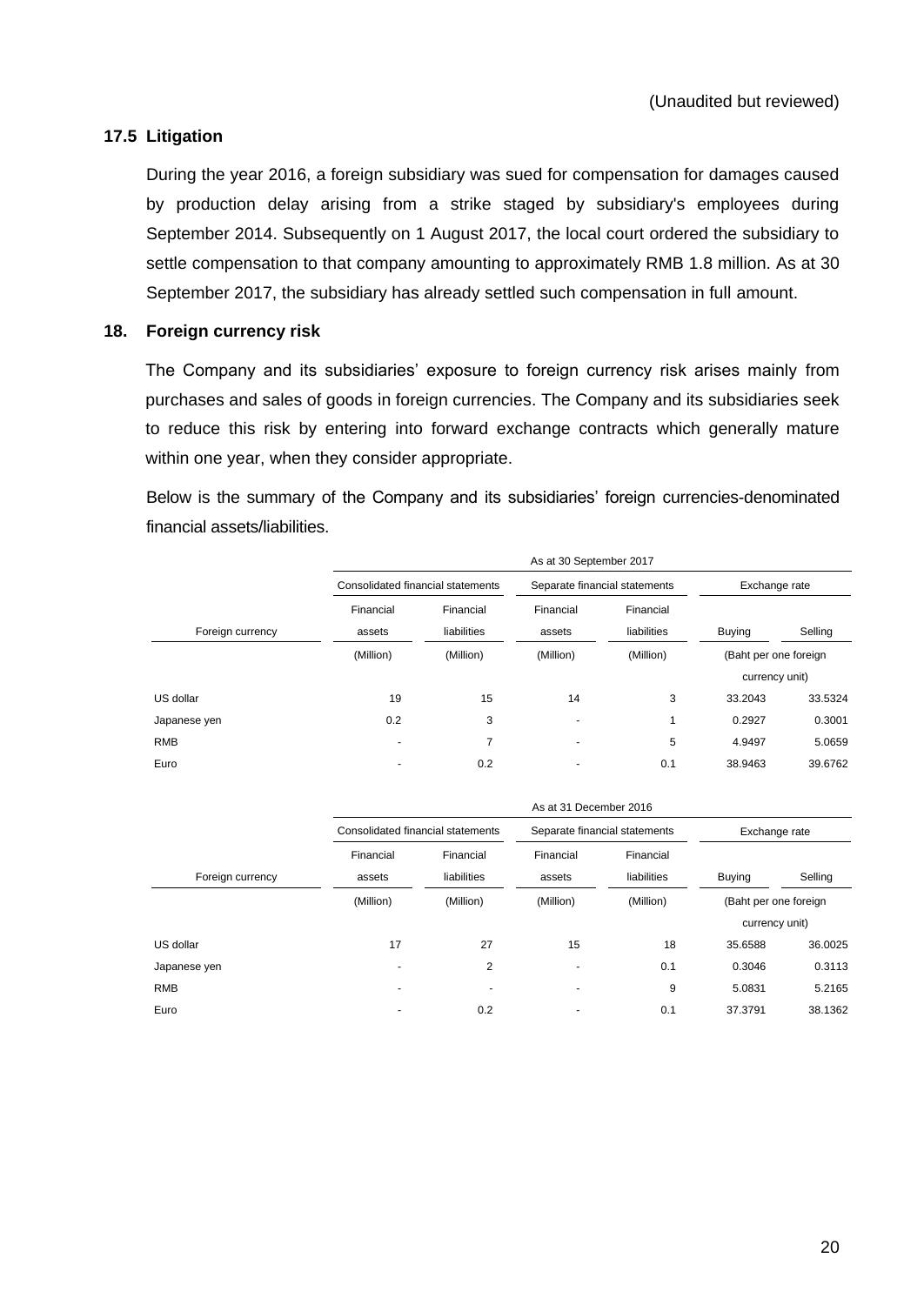# **Forward exchange contracts**

The Company and its subsidiaries had outstanding forward exchange contract with maturities less than one year as follows:

|                  |               |           | As at 30 September 2017           |                                      |                           |  |
|------------------|---------------|-----------|-----------------------------------|--------------------------------------|---------------------------|--|
|                  |               |           | Consolidated financial statements |                                      |                           |  |
|                  | <b>Bought</b> | Sold      |                                   |                                      | Contractual exchange rate |  |
| Foreign currency | amount        | amount    | Contractual maturity date         | Bought amount                        | Sold amount               |  |
|                  | (Million)     | (Million) |                                   | (Baht per one foreign currency unit) |                           |  |
| <b>US Dollar</b> | 0.3           | 11.2      | 12 March - 2 April 2018           | 33.81                                | 32.91 - 33.27             |  |
|                  |               |           | As at 31 December 2016            |                                      |                           |  |
|                  |               |           | Consolidated financial statements |                                      |                           |  |
|                  | <b>Bought</b> | Sold      |                                   | Contractual exchange rate            |                           |  |
| Foreign currency | amount        | amount    | Contractual maturity date         | Bought amount                        | Sold amount               |  |
|                  | (Million)     | (Million) |                                   | (Baht per one foreign currency unit) |                           |  |
| <b>US Dollar</b> |               | 0.9       | 7 March - 21 June 2017            |                                      | 34.68 - 35.80             |  |
|                  |               |           | As at 30 September 2017           |                                      |                           |  |
|                  |               |           | Separate financial statements     |                                      |                           |  |
|                  | <b>Bought</b> | Sold      |                                   | Contractual exchange rate            |                           |  |
| Foreign currency | amount        | amount    | Contractual maturity date         | Bought amount                        | Sold amount               |  |
|                  | (Million)     | (Million) |                                   | (Baht per one foreign currency unit) |                           |  |
| <b>US Dollar</b> |               | 11.2      | 12 March - 2 April 2018           |                                      | 32.91 - 33.27             |  |
|                  |               |           | As at 31 December 2016            |                                      |                           |  |
|                  |               |           | Separate financial statements     |                                      |                           |  |
|                  | <b>Bought</b> | Sold      |                                   | Contractual exchange rate            |                           |  |
| Foreign currency | amount        | amount    | Contractual maturity date         | Bought amount                        | Sold amount               |  |
|                  | (Million)     | (Million) |                                   | (Baht per one foreign currency unit) |                           |  |
| US Dollar        |               | 0.6       | 19 - 21 June 2017                 |                                      | 35.66 - 35.80             |  |